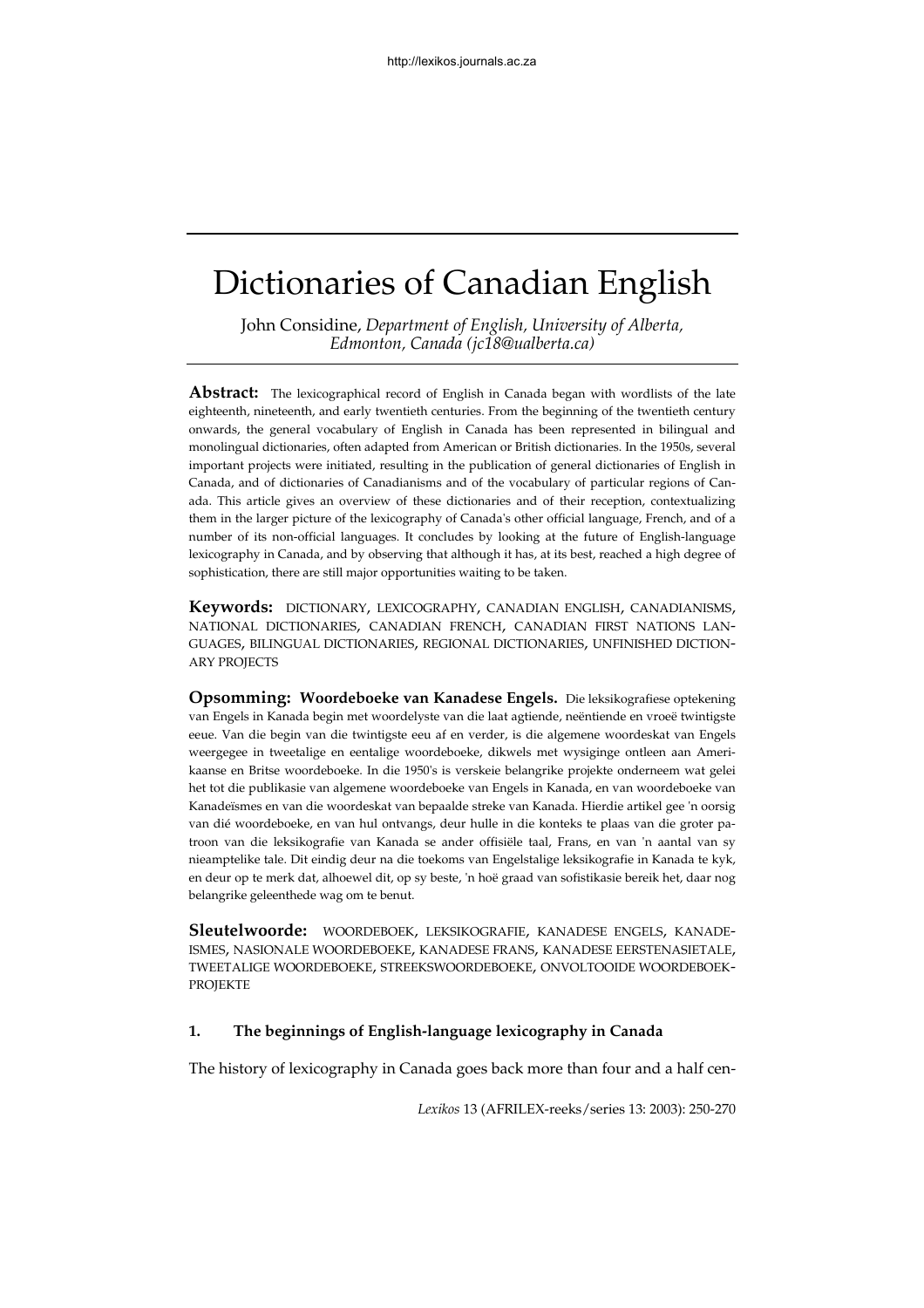turies, to a list of fifty-four Iroquoian lexical items noted down by Jacques Cartier in 1534 (Cartier 1534/1986: 224-226). More substantial lexicographical work was undertaken in the seventeenth century, when French-speaking missionaries gathered wordlists of the languages of some of the First Nations they encountered; these include vocabularies of Montagnais, Old Algonquin, Ottawa, Eastern Abenaki, Huron, and Onondaga (Goddard 1996). From 1743 onwards, another French-speaking missionary, Pierre-Philippe Potier SJ, made informal notes on the distinctive French usages he encountered in Quebec City and on his travels further west, amounting to just over two thousand lexical items (Halford 1994). These made the first approach to French-Canadian lexicography.

By the end of the eighteenth century, Anglophones in Canada were also making wordlists: in 1792, for instance, Captain G.C. Pulling made a list of 111 items of the now-extinct Beothuk language, obtained from a native speaker called Oubee, a young girl who had been kidnapped by English-speaking Newfoundlanders the year before and would die in captivity in England (Hewson 1978: 11-32). Almost exactly contemporary with this wordlist was one obtained in less criminal circumstances, the glossary of 134 items printed in George Cartwright's *Journal of Transactions and Events During a Residence of Nearly Sixteen Years on the Coast of Labrador* in 1792 (Cartwright 1792: 1. ix-xvi). This marks the beginning of the study of the distinctive English vocabulary of Canada.

For more than a hundred years after Cartwright's glossary, this study remained at a very primitive stage. While the English of the independent United States was coming to be recognized by lexicographers in that country as having its own rules and its own integrity, the English of the Dominion of Canada was seen as aberrant. The lexical item *Canadian English* first occurs as the title of a lecture given in Toronto by the Revd. A.C. Geikie in 1857. Geikie was an immigrant from Scotland and the minister of a Presbyterian church in Berlin (now Kitchener), in the traditionally Anglophone province of Ontario, and the strongly prescriptive and conservative tone of his lecture may betray the linguistic anxiety of someone triply remote from the norms of the metropolitan elite: as a Scot, as a resident of Canada, and as a resident of a town with a very substantial German-speaking population (see Bassler 1991: 110-14). In Canada, he remarked, the English language was in a bad way (Geikie 1857/1980–: 345):

 It can be shown that words, unrecognized by good authors, are daily used; that words duly recognized are used in improper ways; ... that extraordinary creations, and combinations of letters and phrases, are extensively circulated without supplying a recognized want, or contributing in any sense to the enrichment of the language.

This attitude to Canadian English was not idiosyncratic at the time (Chambers 1993). While it was current, it is not surprising that there should have been no dictionaries of the newly-recognized language variety. Wordlists of Canadian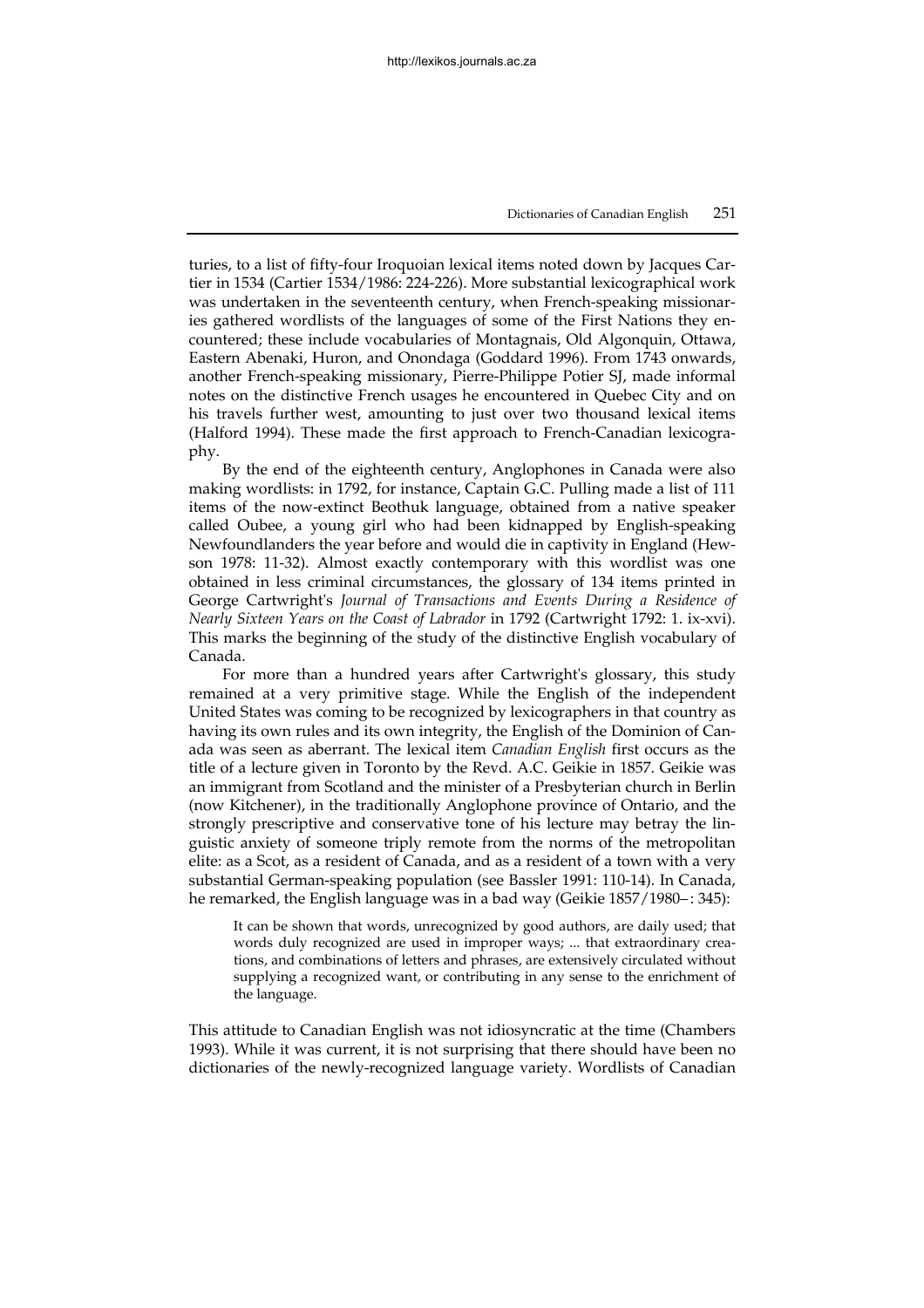French in the nineteenth century were often compilations of so-called "locutions vicieuses" or "barbarismes" (e.g. Dulong 1966: entries 12, 23, 40, 46 etc.), but Canadians did not think their English was important enough even to give this sort of negative attention to it. Wordlists appeared sporadically, but on a very modest scale. So, for instance, Julian Moreton's *Life and Work in Newfoundland* (Moreton 1863: 28-51), has a glossary of 89 lexical items, and other Newfoundland collections are noted by Story (1975a). An early mainland glossary, of 32 lexical items, was included in a pamphlet of church news printed in New Brunswick in 1889 ("Brief Glossary" 1889/1980–), but can never have been widely read, and is now so rare as to have been excluded from the standard bibliography of writings on Canadian English because no copy could be found (see Avis and Kinloch 1978: entry 706). The most thorough documentation of nineteenth-century Canadian vocabulary was done abroad, in dictionaries of Americanisms and in what became the *Oxford English Dictionary*, which are outside the scope of this survey.

This situation began to change in the early twentieth century. In 1905, a dictionary published in Canada acknowledged at last that Canadian English shared some features with the English of the United States rather than with that of Great Britain. This was *Nugent's Up-To-Date English–French and French– English Dictionary* (1905), revised by the translator and miscellaneous writer Sylva Clapin from an earlier Montréal publication. It included so-called Americanisms as headwords in the English–French section (such as *sidewalk* rather than British English *pavement*) and among the glosses in the French–English section. Before his revision of *Nugent's Dictionary*, Clapin had already produced a *Dictionnaire canadien-français* (1894), which treated the French of Canada without the prejudices of the previous century, and *A New Dictionary of Americanisms: Being a Glossary of Words Supposed to be Peculiar to the United States and the Dominion of Canada* (1902), in which a number of words were identified specifically as Canadian. Clapin was a native of Quebec, and he had lived in the United States: for him, the French of Quebec was a beloved heritage rather than a poor relation of Parisian French; English was an alternative to French rather than a language of unquestionable and overpowering prestige; and British English was an alternative to American English rather than the preferable variety of the language. He was not simply a libertarian in matters of usage another of his works was an "inventaire de nos fautes les plus usuelles" in the writing of French (Clapin 1913). However, his openness to North American, and especially to Canadian, linguistic difference may be contrasted with Geikie's defensiveness.

The first Canadian dictionary to include Canadian English was, then, a product of Quebec; the first separately-published wordlist of Canadian English was a product of the Canadian West, an area which was largely Anglophone, but which was, like Quebec, more resistant to British linguistic norms than the conservative Anglophone heartland of Ontario. This was the *Western Canadian Dictionary and Phrase-Book* of John Sandilands, published in Winnipeg in edi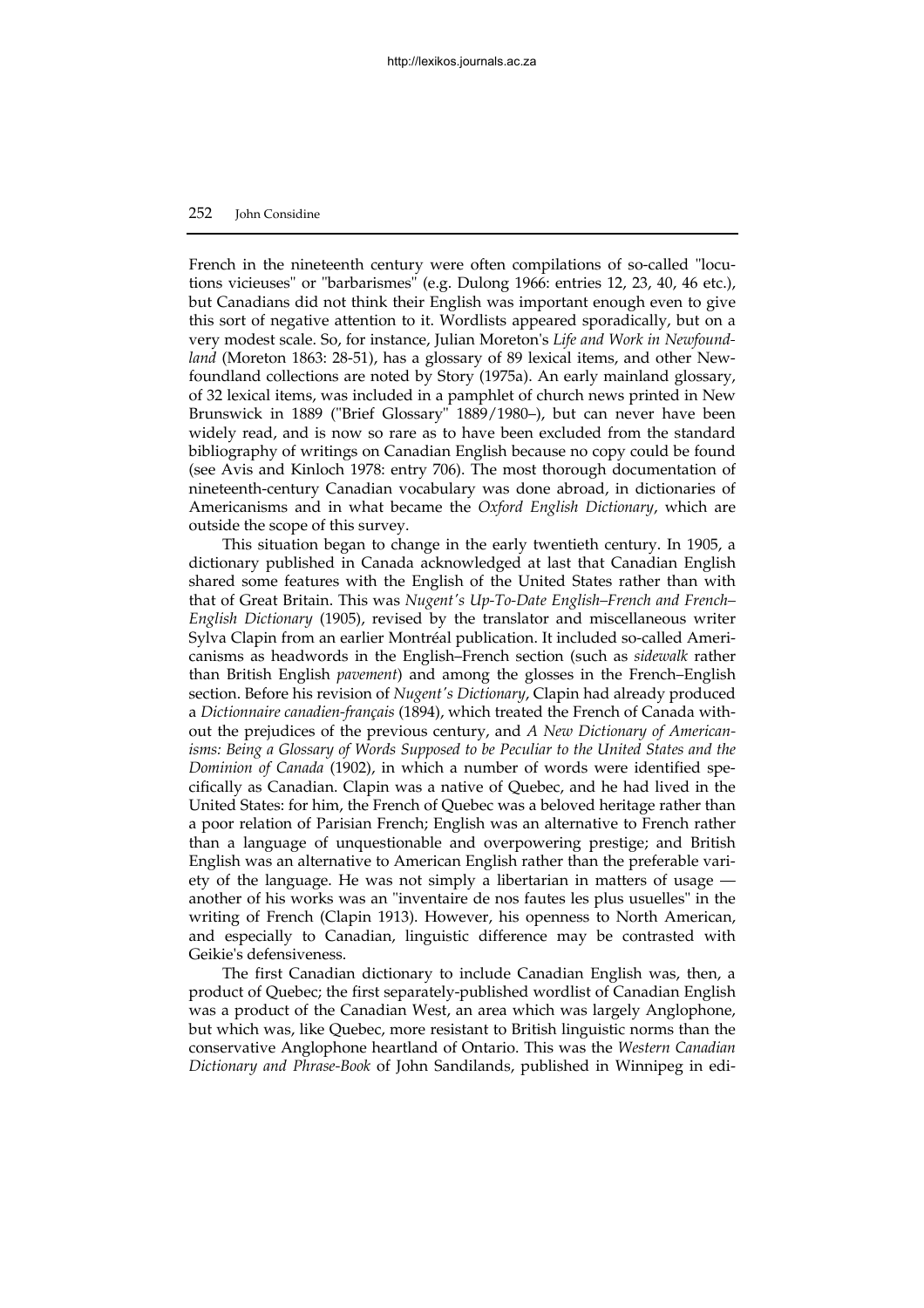tions of 1912 and 1913, with 853 and c. 1 530 entries respectively. The *Western Canadian Dictionary* was originally produced with new immigrants from England in mind, and the title-page of the first edition boasted "a careful selection of items of general information immediately helpful to the newcomer". Some of the entries in the first edition, such as *irrigation*, do indeed provide encyclopedic information, while others identify lexical items likely to be unfamiliar to a speaker of British English, such as *snow-shoes* or the verb *trek*, whose borrowing from South African English Sandilands must have supposed to be distinctively Canadian, although the word was in fact beginning to be used across the British Empire: *OED* (s.v. *trek* v., sense 1a(b)) has an Australian citation of 1911 and an English one of 1912. Other entries celebrate Western Canadian cities, institutions, or scenery, e.g. the entry *Foothills*, which begins "The natural features of Alberta combine the beauties of prairie and mountain scenery", and continues in the same vein. The second edition was more evidently meant to be read for pleasure: a note at the end recommends "mailing copies to friends in the Old-Country who want to know about Canada", and one issue was sold as the "Stampede Edition", presumably for sale as a souvenir at the Winnipeg Stampede of 1913 (there is a copy in the National Library of Canada). It has more of a jokey quality than the first: for instance, s.v. *Firefly*, after a simple definition, Sandilands tells the story of the two Irishmen who, "tired after a day's travel on foot, sought refuge from the mosquitoes under a haystack. In the darkness Pat espied a fire-fly, and declared to Mike that the mosquitoes were after him again, with lanterns". But Sandilands was not just a humorist; he had a good ear for vocabulary, and the *Western Canadian Dictionary* provides the *Oxford English Dictionary* with its first examples of *movie* "film" (singular, as opposed to *the movies*); *B.S.* as an abbreviation for *bullshit* with the sense "nonsense"; *make the grade* "be successful"; *kale* "money", and other lexical items. It was not such a substantial work as Charles Pettman's coverage of South African English in *Africanderisms*, with which it was almost exactly contemporaneous; nor is it to be compared with E.E. Morris's ambitious historical dictionary of Australian usage, *Austral English*, or with the fine account of Anglo-Indian usage in Henry Yule and A.C. Burnell's *Hobson-Jobson*. In the first years of the twentieth century, English-language lexicography was, in other words, practiced with less sophistication in Canada than in several of the other major dominions.

### **2. The first major Canadian dictionaries of English**

After the publication of Sandilands's *Western Canadian Dictionary*, there was a long hiatus in English-language lexicography in Canada. This stagnation contrasted with the flourishing state of French-Canadian lexicography: the Société du parler français au Canada, founded in 1902, produced a 700-page dictionary of Franco-Canadianisms, *Glossaire du parler français au Canada*, in 1930, and one of its members, Louis-Alexandre Bélisle, drew on this to make a general dictionary of all the French used in Quebec, whether distinctively Canadian or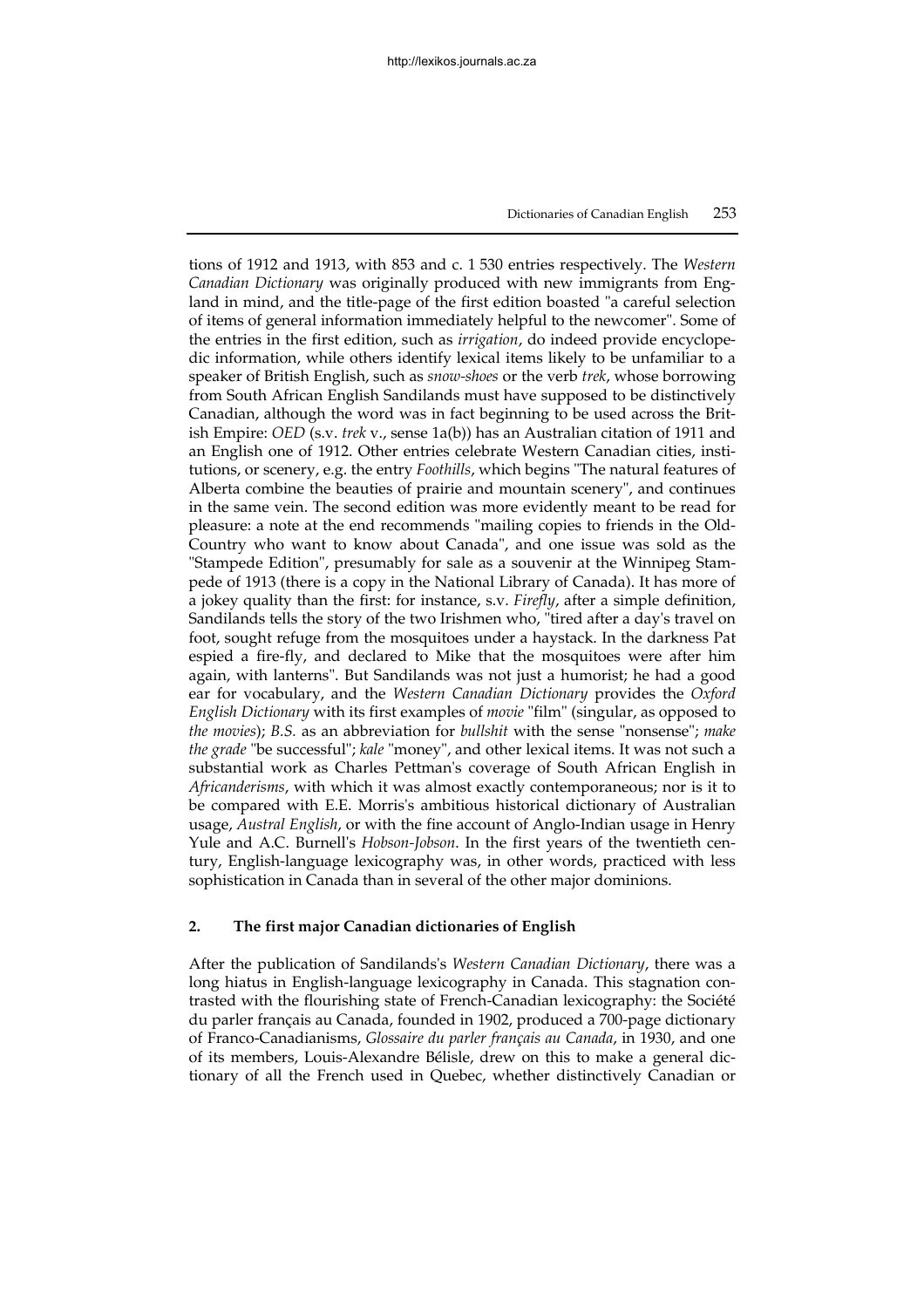common to Canada and France, in the 1950s. This was being sold in fascicles in Quebec supermarkets at a time when interest in Canadian English was still at a decidedly primitive stage. A characteristic attitude is that expressed by a representative of the Canadian Broadcasting Company (CBC) in 1949. A member of an Ontario school board had attacked the English spoken by CBC announcers, complaining for instance that they stressed the first syllable of *research* rather than the second (this is in fact standard North American usage). The reply was that in fact the announcers read their scripts in advance, consulting a dictionary for help with the pronunciation of difficult words — and that "[w]e have an Oxford and a Webster's dictionary" (*Toronto Daily Star* 13 January 1949: 29). The implication was clearly that although Canadian English was neither identical with British nor with American English, it could be regarded by dictionaryusers as a mixture of the two.

This principle underlay the making of the first general dictionary aimed at the Canadian market, the 32 000-word *Winston Simplified Dictionary for Canada*, published in 1937. This belonged to a large family of non-scholarly American dictionaries. The first of these, which appeared in 1919 as *The Winston Simplified Dictionary*, claimed ease of use as its selling point: "You never have to look up the meaning of the meaning" (quoted Tebbel 1972–81: 3. 222). It was revised in 1936 as the *New Winston Simplified Dictionary for Young People*, and then repackaged, adapted, or further revised in a long line of dictionaries for children or for schools, and of college editions, advanced editions (these two might be identical), and encyclopedic editions (Tebbel 1972–81: 3. 614; Kister 1977: 166, 325-26). The Canadian edition, prepared by the language historian and dialectologist Henry Alexander of Queen's University, substituted British usages for some of the American usages in the original dictionary, and likewise substituted lists of Canadian premiers and governors-general for the list of American presidents in the original. It was reviewed thoughtfully if a little coolly in the Toronto *Globe and Mail*, which began with an interesting description of Canadian usage as "split between English custom in universities and American in business and newspapers, with most Canadians making their own compromises in no orderly fashion". The review (*Globe and Mail* 11 September 1937: 8) ended by observing:

Of course it is not true, as the editors assume, that Canadians invariably follow English practice any more than it would be true that we invariably follow American standards. That the problem of a new Canadian dictionary is more subtle and difficult than Dr Alexander supposes will not interfere in the least with the rightful popularity of the new Winston dictionary in Canada. This is the first publisher to be so enterprising as to try to suit our peculiar needs.

By the time of the last reissue of a revised edition of this dictionary in 1974 as *The Winston Canadian Dictionary for School, Home, and Office*, the word count had crept up to 38 550, and the publishers claimed to have sold almost two million copies (*Winston Canadian Dictionary* 1974: iv, back cover). The next generation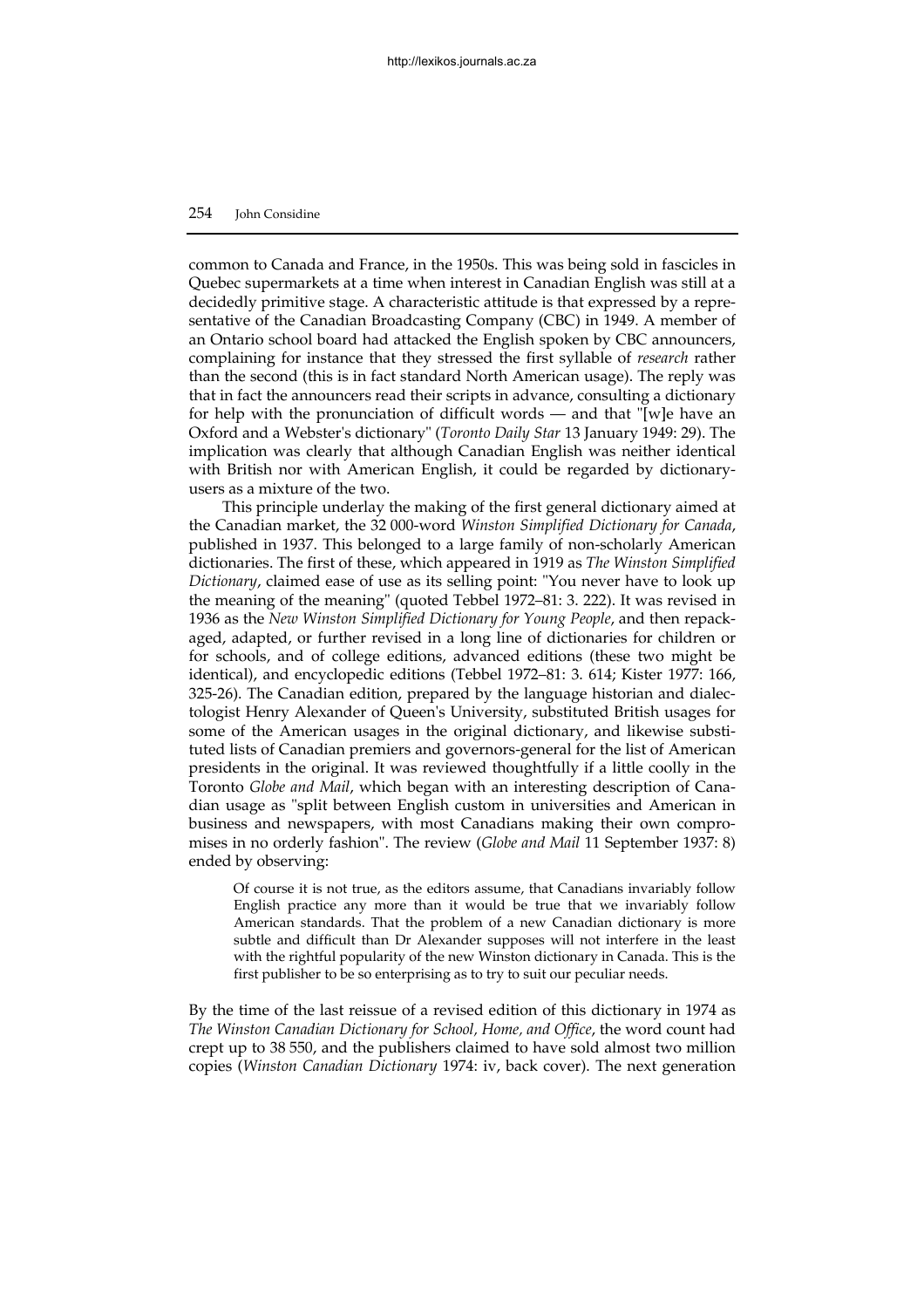of Winston Canadian dictionaries, to be discussed below, had by this time overtaken this work, which was fundamentally an undistinguished piece of lexicography but, as the *Globe and Mail* said, an enterprising publication.

Despite the existence of the Winston dictionary, some Canadians were still, at the end of the 1950s, prepared to dismiss Canadian lexicography as pointless. When the idea of a Canadian dictionary was introduced to the Dean of Arts and Science at Dalhousie University in Nova Scotia, for instance, he remarked that he "had always found British definitions satisfactory". On being told that one British dictionary defined *hockey* as "a game played with a ball and stick" (*hockey* in Canadian English means *ice hockey*, a game of great cultural importance, played with a hard disc called a puck, as opposed to *field hockey*, the game usually called *hockey* in British and South African English), he replied that no Canadian would need to look that word up anyway (*Halifax Chronicle-Herald* 24 April 1959: 28). By that time, however, new projects, much more interesting than Winston's, were under way. In 1954, the founding meeting of the Canadian Linguistic Association was held at the University of Manitoba, in Winnipeg. At this meeting, "some discussion was given to the possibility of preparing dictionaries of Canadian English" (Scargill 1967: vi). The desirability of preparing a bilingual English–French dictionary, which would replace Clapin's long-obsolete work, was also raised. One of the first articles in the association's journal, published in 1955, was called "Lexicographic Challenges of Canadian English", and concluded with the hope that it might help "to give impetus to plans for an eventual Dictionary of Canadian English, based upon historical principles" (Lovell 1955a: 5). It was the work of Charles Lovell, a former member of the staff of the *Dictionary of Americanisms*, who went on to contribute a two-part article on the principles of collecting for the dictionary in 1956 (Lovell 1955b, 1956). In the following year, the association formed a Lexicographical Committee and began to plan three types of English-language dictionaries: a series for use by schoolchildren and undergraduates; a dictionary of Canadianisms; and a larger historical dictionary of the English language in Canada (Scargill 1967: vi). Separate committees were subsequently established with French-Canadian lexicography and Ukrainian lexicography as their concerns; a founding member of the Canadian Linguistic Association, J.B. Rudnyckj, produced a Ukrainian etymological dictionary in fascicles from 1962 onwards.

In 1958, the Toronto publishing house of W.J. Gage agreed to publish a dictionary of Canadianisms, to be edited by Lovell (Scargill 1967). At his death in 1960, Lovell left this project well begun, but far from completion. What followed was an exemplary collaboration between commercial, academic, and governmental sponsors of a dictionary project. Gage purchased Lovell's lexicographical collection from his estate and invited two members of the Canadian Linguistic Association, Matthew Scargill and Walter Avis, to take over the editing of the unfinished dictionary. The University of Alberta at Calgary (now the University of Calgary) provided space and secretarial assistance for a lexi-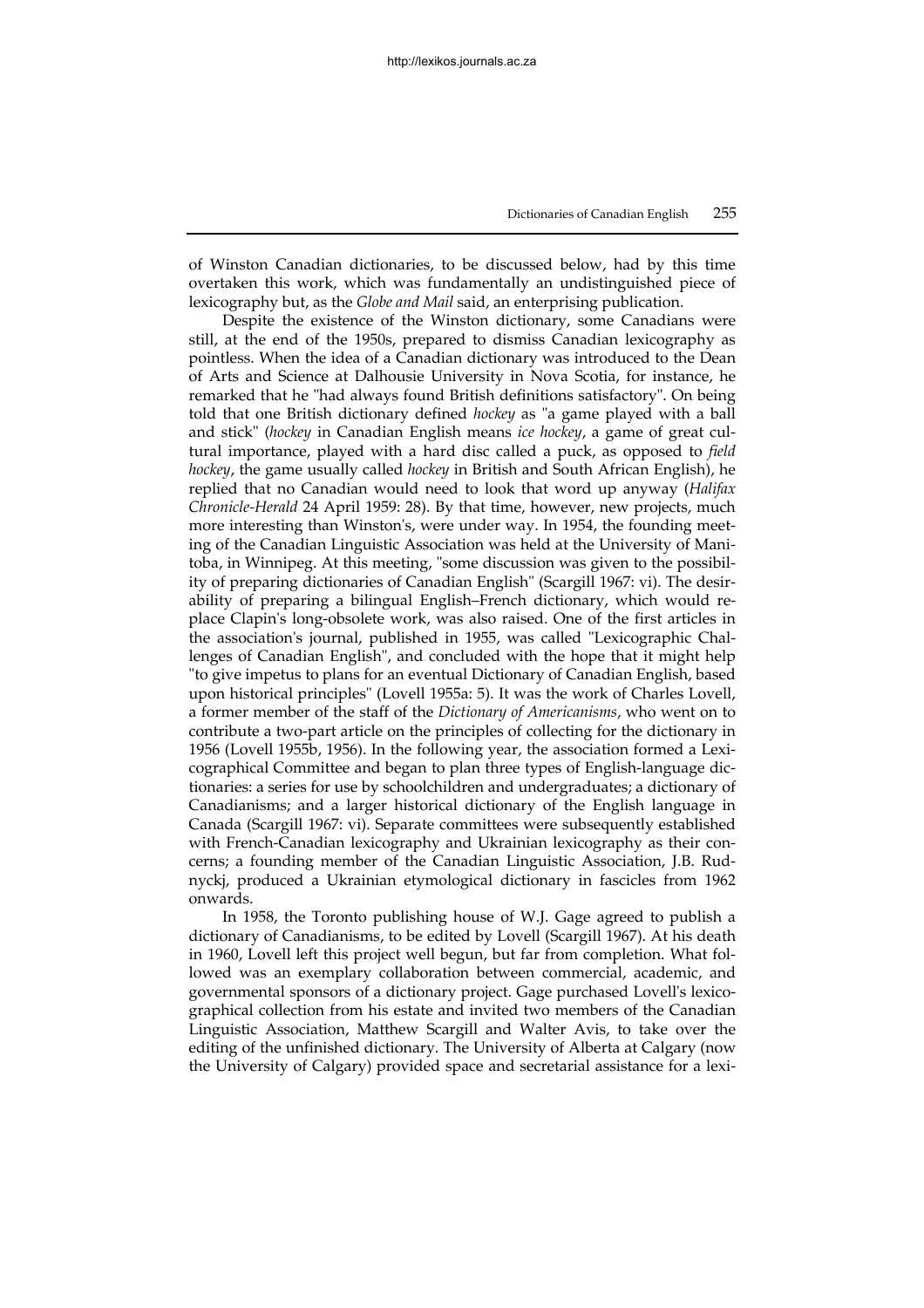cographical centre which gave the dictionary a home from 1960 to 1964, and the University of Victoria did so after 1964. Walter Avis was given study leaves for dictionary editing purposes by the Canada Council and the university at which he taught, the Royal Military College of Canada. A number of academics made materials for the dictionary available to its editors. Gaston Dulong, secretary of the Société du parler français au Canada, acted as consultant for French-Canadian etymologies. The whole undertaking was remarkable for its collegiality and efficiency. The *Dictionary of Canadianisms* (*DC*) was completed in 1967, the centenary of the confederated Dominion of Canada.

The dictionary itself was edited on historical principles, with a wordlist confined to lexical items or senses of lexical items "native to Canada or ... distinctively characteristic of Canadian usage though not necessarily exclusive to Canada" (*DC* 1967: xiii). Sandilands and Clapin, by contrast, had simply noted forms which they had encountered in Canada and knew or supposed to be different from British usage, and many of these were American rather than Canadian. The bibliography included around two thousand books and pamphlets and around five hundred journals, and although this list was far from comprehensive, it was most impressive. No attempt was made to document spoken English, which would have made the lexicographic process very much longer and more expensive. The ten thousand entries were handsomely laid out, with a sprinkling of useful line drawings. The publishers' foreword described the dictionary as "a contribution to Centennial thinking" and hoped that it would contribute not only to the study of language but also to the understanding of Canadian identity (Wees 1967). The American lexicographer Sidney Landau perceived the same double function when he called the dictionary "an indispensable source from a linguistic point of view and a fascinating treasury of cultural information about Canada's past" (Landau 1984/1989: 340). An abridgement was published six years later as *A Concise Dictionary of Canadianisms*. *DC* had been planned as a pilot volume for a major *Dictionary of Canadian English on Historical Principles*, which would presumably have been on the same sort of scale as the *Dictionary of Americanisms* on which Lovell had worked (Scargill 1958: 117). Collecting for this project was apparently still in progress at the Lexicographical Research Centre in Victoria in the late 1970s (McConnell 1978: 127 note). The dictionary was, however, never published, and the files of the Lexicographical Research Centre, now in the University of Victoria Archives, appear to have been closed in 1983 (British Columbia Archival Union List 2003).

The *Dictionary of Canadianisms* was not Gage's only contribution to Canadian lexicography in the 1960s. The series of general dictionaries which had been planned by the lexicographical committee of the Canadian Linguistic Association was already far enough in planning to be discussed in print in 1958 (Scargill 1958: 116f). By this stage, permission had been obtained to base the proposed dictionaries on the graded series of American school dictionaries published by Thorndike-Barnhart, and this made it possible to complete them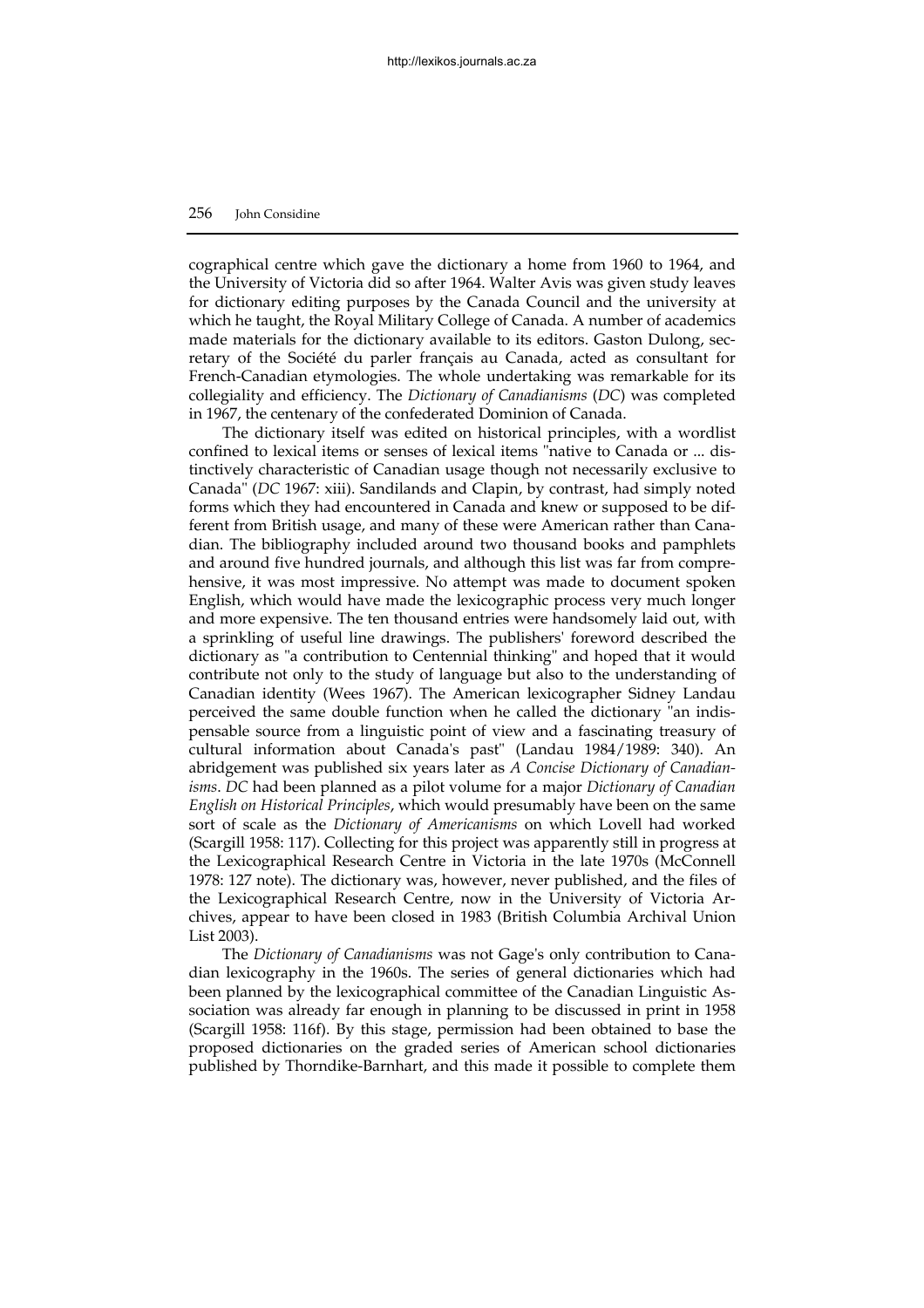expeditiously. They were the work of good scholars — Avis, Scargill, Lovell, and R.J. Gregg of the University of British Columbia — and were rather more thoughtfully developed from their American bases than the Canadian edition of the Winston dictionary had been. The series began with *The Beginning Dictionary*, with about 20 000 entries, which was published in 1962; *The Intermediate Dictionary*, with 64 000 entries, followed in 1963; and *The Advanced Dictionary*, with 90 000, in 1967 (overview in Avis and Kinloch 1978: entries 151-53). Revisions of these dictionaries will be mentioned below.

Two other dictionary projects dealing with Canadian English had been launched by 1960. The first of these takes us back to the highly distinctive English of Newfoundland, which had, as we have seen, been an object of attention since the very beginnings of interest in Canadian English. In 1956, George Story, a professor at Memorial University (the principal university of Newfoundland) with a background in English literature of the early seventeenth century, published a fourteen-page pamphlet called *A Newfoundland Dialect Dictionary: A Survey of the Problems*. In the following year, he reported to the Canadian Linguistic Association on his work compiling such a dictionary. Story stated in his report: "I have on cards what I believe to be most of the words in *general* use in the Island ... [and] a fairly good, though not complete, record of words peculiar to [certain named locations]" (Story 1957: 51-52). He also acknowledged that "the limits of individual collecting are being reached", and that, since the project would almost certainly not be completed for many years, he would publish a preliminary glossary "in about three years" (Story 1957: 53). This preliminary glossary appears not to have materialized, but the collaboration which Story looked for did take place; he was joined by two colleagues at Memorial, William Kirwin and John Widdowson. Their work, whose results will be discussed in the next section, was coordinated with other parts of a wider project concerned with the preservation of Newfoundland heritage. This had been initiated by the head of the department of English at Memorial, Edgar Seary, formerly of Rhodes University, Grahamstown (for him, see Story 1975b). In this project, "the languages (especially the English language), the place- and family-names, and the folklore of Newfoundland were to be subjected to a scrutiny worthy of their importance for Newfoundlanders and their interest to others" (*DNE* 19821: v; cf. Seary 1971 and Seary 1977). This concern to set lexicographical research in a wider cultural context was exemplary, and continues in the work of the English Language Research Centre at Memorial (Memorial University 2003).

The second important project of the late 1950s and early 1960s was the *Canadian Dictionary*/*Dictionnaire canadien*, prepared at the Lexicographic Research Centre/Centre de Recherches lexicographiques at the Université de Montréal. Its chief editor was Jean-Paul Vinay, a translator and educator who had been born in Paris, founded the linguistics department at Montréal, and would go on to be Matthew Scargill's successor as Chair of the Linguistics Department at the University of Victoria. He was assisted by the distinguished translator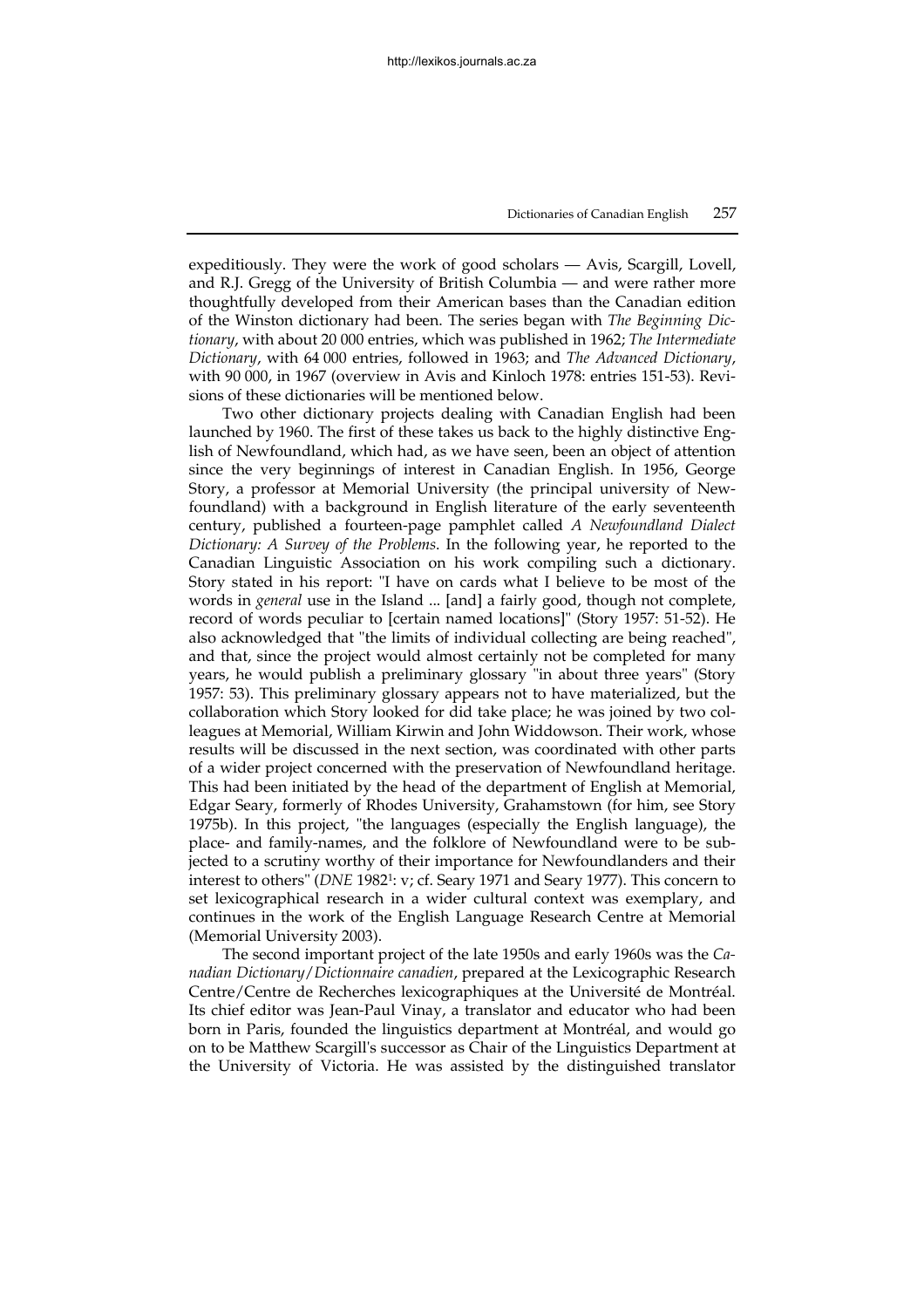Pierre Daviault, and (until 1957) by Henry Alexander, who had adapted the Winston dictionary for Canadian use a quarter of a century earlier. The *Canadian Dictionary* was a practical, synchronic dictionary for translators rather than a dictionary of record. It was, on its publication, described as a "concise edition"; it only contained about 11 000 English headwords (Avis and Kinloch 1978: item 621). A multi-volume successor was anticipated with interest, and one reviewer even urged readers to note "minor blemishes" and communicate them to the editors: "all such information will feed into the archives for the larger volumes of the dictionary to which we now look forward" (Gregg 1962: 71). These volumes never appeared, although a more substantial *Bilingual Canadian Dictionary*/*Dictionnaire canadien bilingue* is now in preparation (University of Ottawa 2003). The French text of the *Canadian Dictionary* falls outside the scope of this article, but it is significant that the English it treated was meant to be specifically Canadian English. Two of the editors wrote à propos of the dictionary that "il est temps que nos variétés d'anglais et de français sortent de leur lieu d'incubation, et accèdent à la dignité de particularismes reconnus" (Vinay and Daviault 1958: 110). Here, as in the lexicography of Sylva Clapin, Francophone Canadians can be seen treating the English of Canada with more respect than their Anglophone neighbours.

Finally, two more Canadian editions of American dictionaries appeared in the 1960s. The first was the substantial *Funk and Wagnalls Standard College Dictionary: Canadian Edition*. This was a revision for Canadian readers of a 150 000 entry American dictionary (for which see Landau 1984/1989: 341-42); it had, as did the American original, an essay on Canadian English by Walter Avis. The second was a new *Winston Dictionary of Canadian English, Intermediate Edition* (1969), based on the *Holt Intermediate Dictionary of American English* of 1966: the publishing companies of John Winston and Henry Holt had merged in 1960 (Dzwonkoski 1986). The new dictionary, of about 65 000 entries, was reprinted in paperback as *The Compact Dictionary of Canadian English*, and abridged as *The Winston Dictionary of Canadian English: Elementary Edition*, with about 30 000 entries (Avis and Kinloch 1978: entries 490, 492-93). It was made under the editorship of Thomas M. Paikeday, who had been born in India and had lectured at the University of Delhi before beginning his lexicographical career working for Gage. Thereafter, Paikeday turned his attention to what would become the *New York Times Everyday Dictionary* (1982); a subsequent Canadian dictionary of his will be discussed below.

#### **3. Regional and general dictionaries in the 1970s and 1980s**

The next two decades of English-language lexicography in Canada saw three kinds of activity: the proliferation of general dictionaries, none of them wholly original; the making of two major regional dictionaries; and the making of a number of humorous, local, and technical wordlists of minor importance.

The first area of activity can be summed up briefly. In 1973, a new Cana-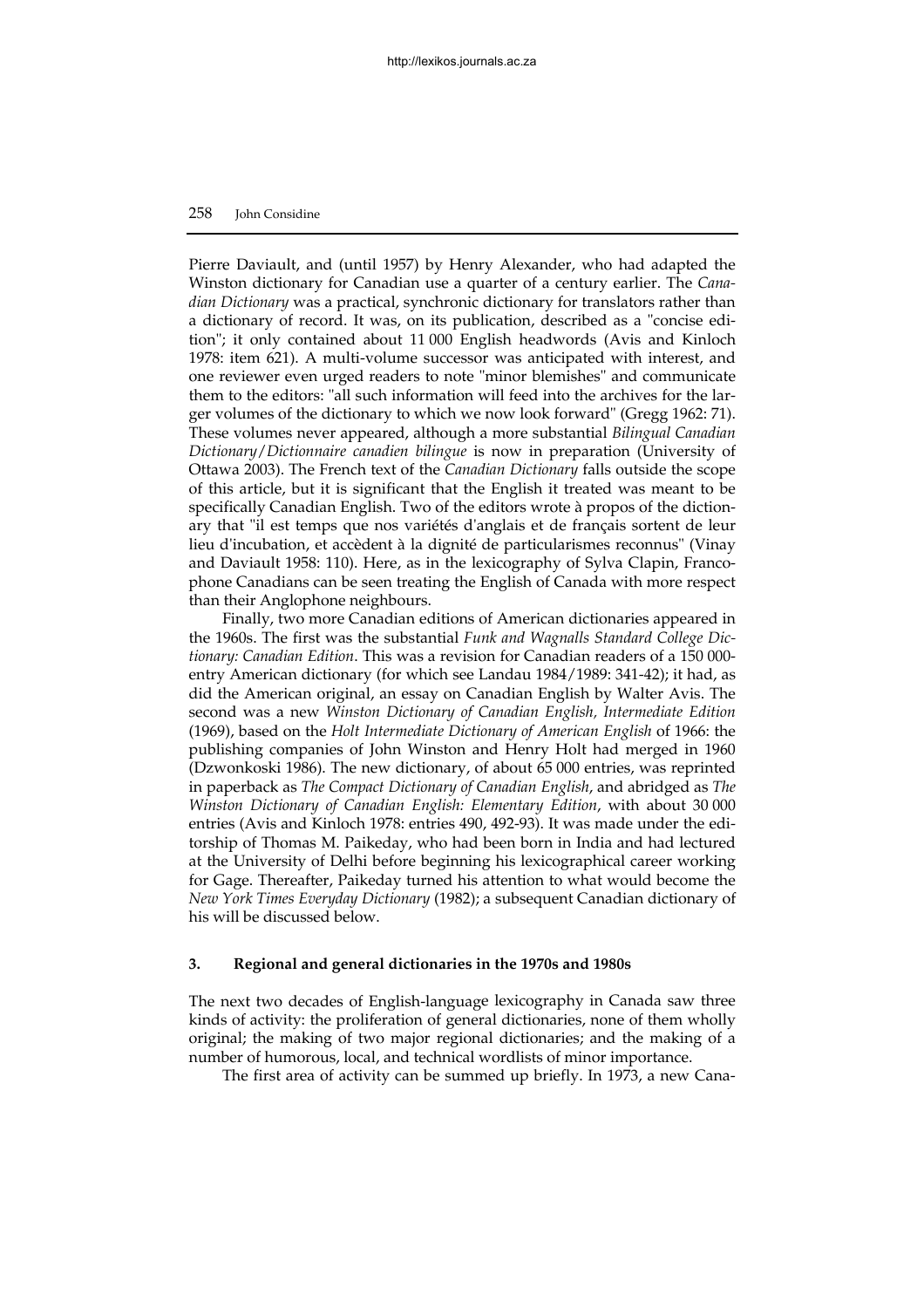dian edition of *Funk and Wagnalls Standard College Dictionary* was published, this time based on the revised American edition of 1968 (for which see Landau 1984/1989: 341-42). It was followed in 1980 by *The Houghton Mifflin Canadian Dictionary of the English Language*. The title of this book concealed its American origins; it was in fact a Canadian edition of the *American Heritage Dictionary of the English Language*, which made the good features of that dictionary, for instance its ample illustrations and learned appendix of Indo-European roots, available to Canadian readers as well as its bad features, for instance its conservative and authoritarian ideology. It has been widely used in Canadian universities and in public life, being quoted in at least one Canadian legislature, and drawn on in the rulings of Canadian federal agencies (*Hansard* [Nova Scotia] 2001; Canadian International Trade Tribunal 1989; *Federal Court Reports* 1994). Finally, in the 1970s and 1980s, the Gage dictionary series underwent revisions and changes of title: *The Beginning Dictionary* became the *Canadian Junior Dictionary* in 1977 and the *Gage Junior Dictionary* in 1985; *The Intermediate Dictionary* became the *Canadian Intermediate Dictionary* in 1979; *The Senior Dictionary* became the *Gage Canadian Dictionary* in two editions of 1973, then the *Canadian Senior Dictionary* in its fourth edition, of 1979, then *The Gage Canadian Dictionary* again in its fifth, of 1983.

The second area of activity in the period, the making of regional dictionaries, is much more interesting and important. George Story had known in the 1950s that the dictionary of Newfoundland English which he had begun would take many years to finish. It was actually in progress for about a quarter of a century, supported by Memorial University and the Canada Council: here, as in the making of the *Dictionary of Canadianisms*, government money and support from a university came together fruitfully. Articles on the making of the dictionary were published by Story, Kirwin, and Widdowson in 1973, by Story and Kirwin in 1974, and by Kirwin (illustrated with sample entries) in 1975. In 1977 specimens of the dictionary were circulated in draft form. The completed *Dictionary of Newfoundland English* (*DNE*) was published in 1982, followed by a second edition with an extensive supplement in 1990; Memorial University made its entire text available online in 1999.

The completed dictionary ran to about 4 500 entries; the second edition, with 1 500 new or expanded entries, has an entry count of 5 224 (*DNE* 1999: search screen). The selection criteria were that words which appear to have originated in Newfoundland or to have been first recorded in books about Newfoundland should be included, as should "words which are characteristically Newfoundland by having continued in use here after they died out or declined elsewhere, or by having acquired a different form or developed a different meaning, or by having a distinctly higher or more general degree of use" (*DNE* 1982: xii). These criteria called for some careful judgements, one of which (the case of *high-liner*) has subsequently been written up in some detail by Kirwin and Story (1986). *DNE* was constructed on historical principles, with extensive cross-referencing to other dictionaries. The bibliography of the printed and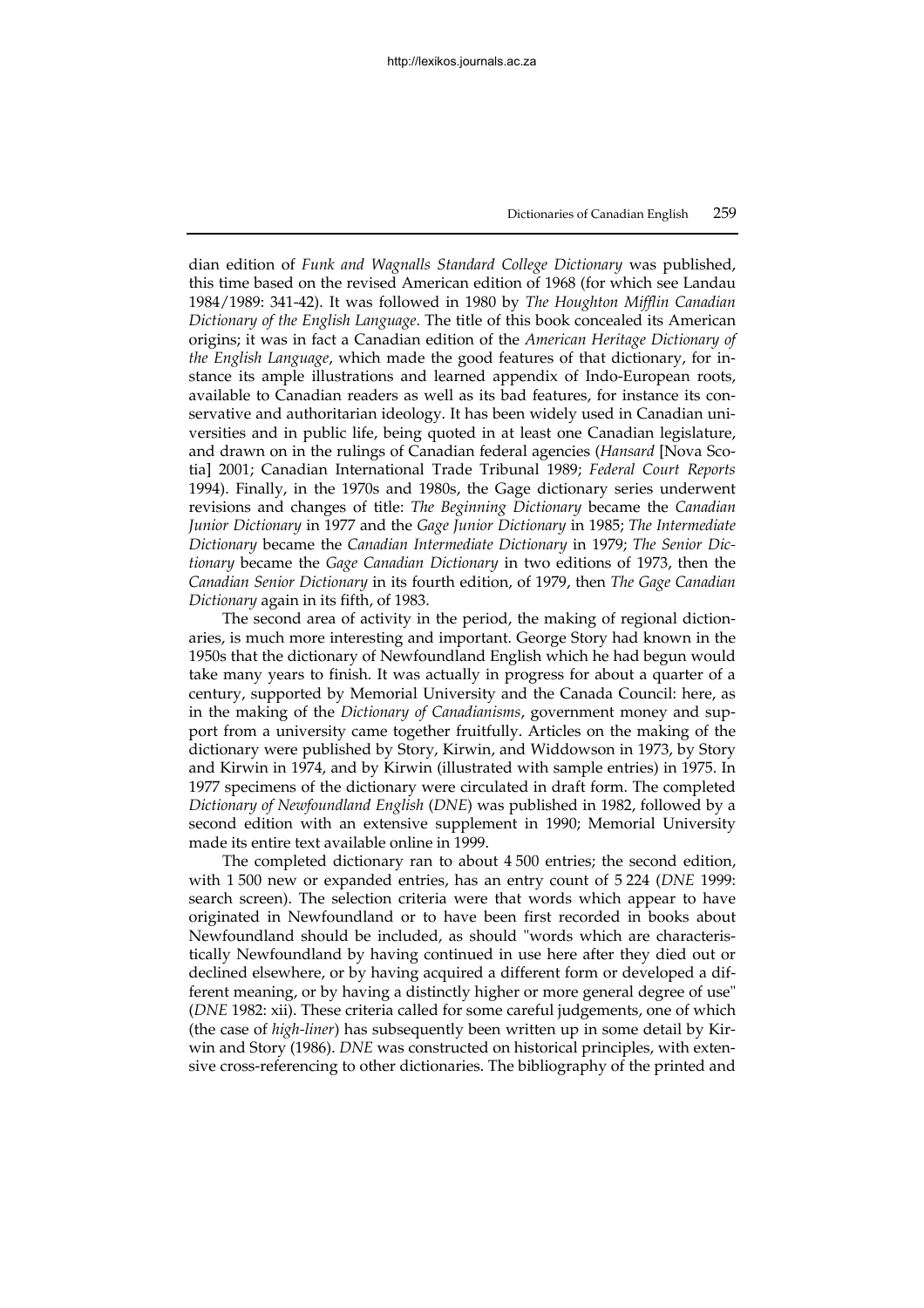manuscript sources in the first edition ran to over five hundred items, excluding periodicals. To this written material, which made up 42% of the dictionary's sources, was added data from the extensive collections of the Memorial University of Newfoundland Folklore and Language Archive (including 2 000 tape-recordings), and other field records (*DNE* 1982: xxi-xxvi). The *DNE* was originally expected to be largely of local interest: the publisher sent three thousand copies of the first printing to Newfoundland, and fewer than five hundred to bookstores in the rest of Canada (*Globe and Mail* 13 November 1982: 8). However, it was reviewed with great warmth across Canada. For instance, one of the leading authorities on Canadian English, J.K. Chambers of the University of Toronto, praised it in a national paper as "more than a book of definitions ... a flahoolach repository of the folklore and the folkways and even the sound and the spirit of ... Newfoundland" (*flahoolach* is a Newfoundland word meaning "lavish, generous") and added that it "is a book which, combined with a working fireplace, can use up your whole winter" (*Globe and Mail* 22 December 1982: 19).

In 1979, work began on a dictionary of the English of Prince Edward Island, which, like Newfoundland, is a large island lying off the east coast of Canada, with a long history of settlement by Anglophones. This was undertaken by Terry Pratt, a professor of English at the University of Prince Edward Island. Like the *Dictionary of Canadianisms* and *DNE*, and indeed earlier Canadian dictionaries such as Clapin's *Dictionnaire canadien-français*, this dictionary project had a clear sense of language as heritage. Early in the project, Pratt observed that "[j]ust about everybody is interested in language when it comes right down to it", and that his dictionary appealed to this interest and also to "Island pride and the swelling interest in heritage matters" (*Montreal Gazette* 23 September 1980: 21; see also Considine 2000: 325). Although the resulting *Dictionary of Prince Edward Island English* (*DPEIE*) was not part of a cultural research project as elaborate as that into which *DNE* fitted, it shared the larger dictionary's concern with the contextualization of lexicography in other kinds of verbal culture. So, for instance, it concluded with the remark that a dictionary of Prince Edward Island sayings would be desirable (*DPEIE* 1988: 179); in fact, Pratt subsequently produced such a volume, in collaboration with Scott Burke, who had been his editorial assistant on *DPEIE*.

*DPEIE* was published in 1988. Like *DNE*, it used historical evidence gathered in a reading programme as well as material gathered directly from informants, the latter being proportionally more important than in *DNE*. This made it possible for Pratt to specify regional and social variation in impressive detail: so, for instance, *alder mud* "mud from alder swamps used as fertilizer" is labelled "Archaic. Occasional in Egmont, infrequent elsewhere but rare in Charlottetown; significantly older, male; especially less educated". This sociolinguistic depth was made possible in part by stringent selection criteria, which excluded, among other classes of vocabulary, most proper nouns, most slang, and most general Canadianisms (*DPEIE* 1988: xii-xiii), bringing the word count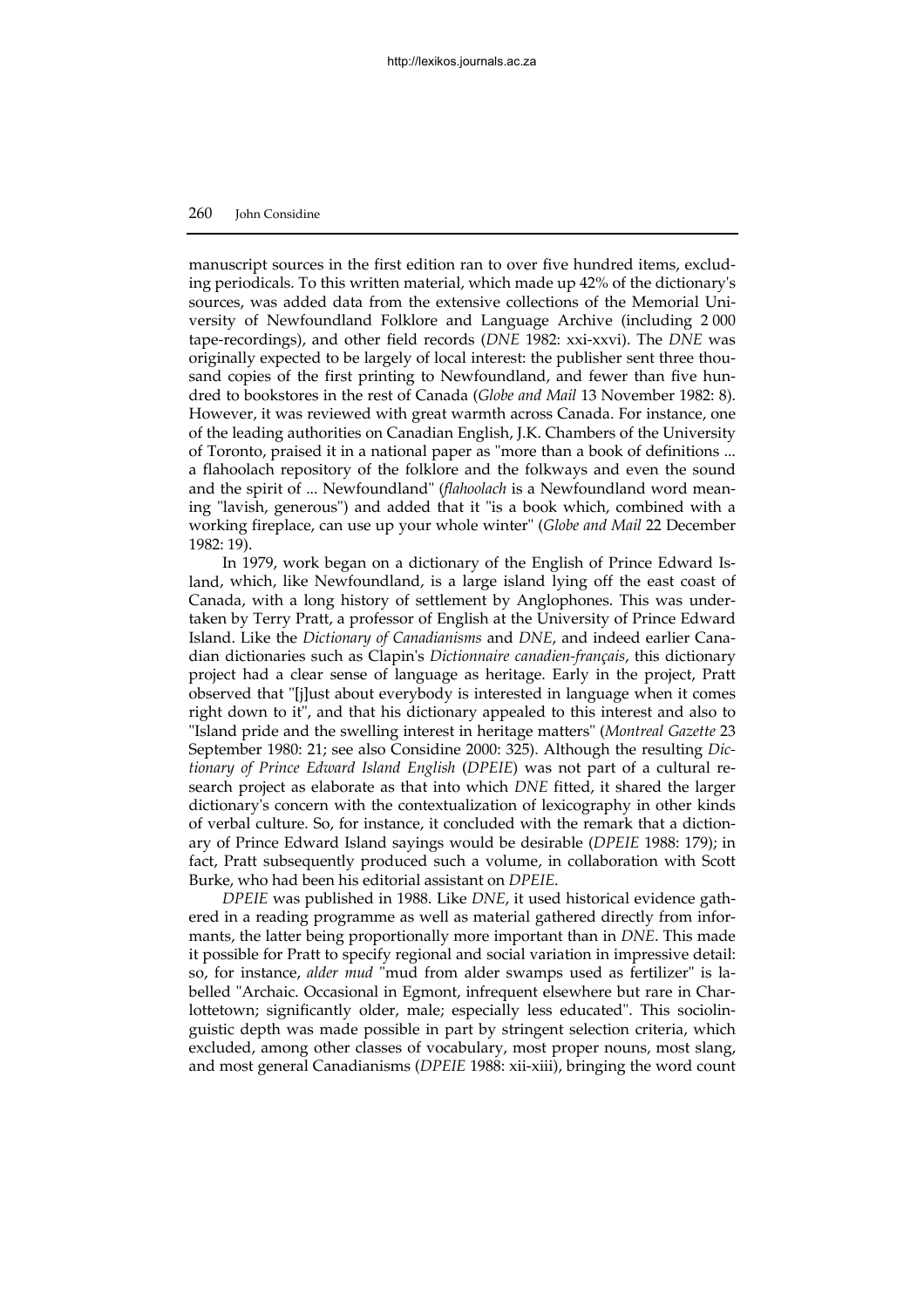right down to 873 main entries (*DPEIE* 1988: xxii). G.M. Story suggested in a review that "the rather small lexical corpus which the work contains" might have been "restricted by the nature of the collecting instruments and the special interests of the investigators" (Story 1989: 392). Responding to a draft of an article which made a similar point, Pratt argued that a much larger word count would simply have meant unnecessary overlap with other dictionaries (1999; cf. Considine 2000: 325-27). To that, it might be replied at least that the excellence of his dictionary inevitably leads to the wish that it had been larger.

Smaller and much less thorough or scholarly local wordlists were also produced in the period. For instance, Lewis J. Poteet's *The South Shore Phrase Book* documents about six hundred lexical items collected by the author in parts of Nova Scotia, including the old and linguistically interesting German settlement of Lunenburg, and Tom Parkin's *WetCoast Words* collects about seven hundred lexical items from British Columbia (the title alludes humorously to the high rainfall characteristic of the Pacific coast of Canada). These publications are of some interest, not least as sketches of what might be done in the study of the regional vocabulary of Canadian English, but their technical level is that of Sandilands's dictionary. A slightly different kind of wordlist, Mark Orkin's successful *Canajan, Eh?* of 1973, relied for its effect on the re-spelling of lemmata and defining text to approximate informal Canadian speech. This had already been done for Australia in *Let Stalk Strine* (Lauder 1965), for Texas in the *Illustrated Texas Dictionary of the English Language* (Everhart 1968), and for South Africa in *Ah Big Yaws?* (Malong 1972); examples from these and other dictionaries are most readily available in the work of David Crystal (1995: 410, 357; 1998: 23). In the 1980s, specialized dictionaries aimed exclusively at the Canadian market — a *Canadian Dictionary of Safety Terms*, a *Canadian Dictionary of Abbreviations*, and so on — also began to appear. Although these are outside the scope of this survey, they are worth mentioning because they suggest an increasing sense of the distinctiveness of Canadian usage.

#### **4. The new generation of Canadian dictionaries of English: the 1990s**

Something new happened in Canadian lexicography in 1990, when Thomas Paikeday completed his *Penguin Canadian Dictionary*, a general dictionary of about 75 000 entries. This was the fruit of a long-standing interest in the possibilities of computational methods in lexicography. Paikeday assembled a 20 000 000-word corpus, largely from Canadian sources, with a particular reliance on machine-readable text of the *Globe and Mail*, and used this to establish a wordlist. He also used it to ascertain regular collocations, a subject of great interest to him (see e.g. Paikeday 1989, 1992), and provided over 40 000 collocational and idiomatic examples of uses of the words he defined. The result was the first general dictionary wholly made in Canada. It was not entirely successful. "In too many places," one incisive review pointed out, "one short definition ... has to serve as the anchor for a whole slew of context phrases and sen-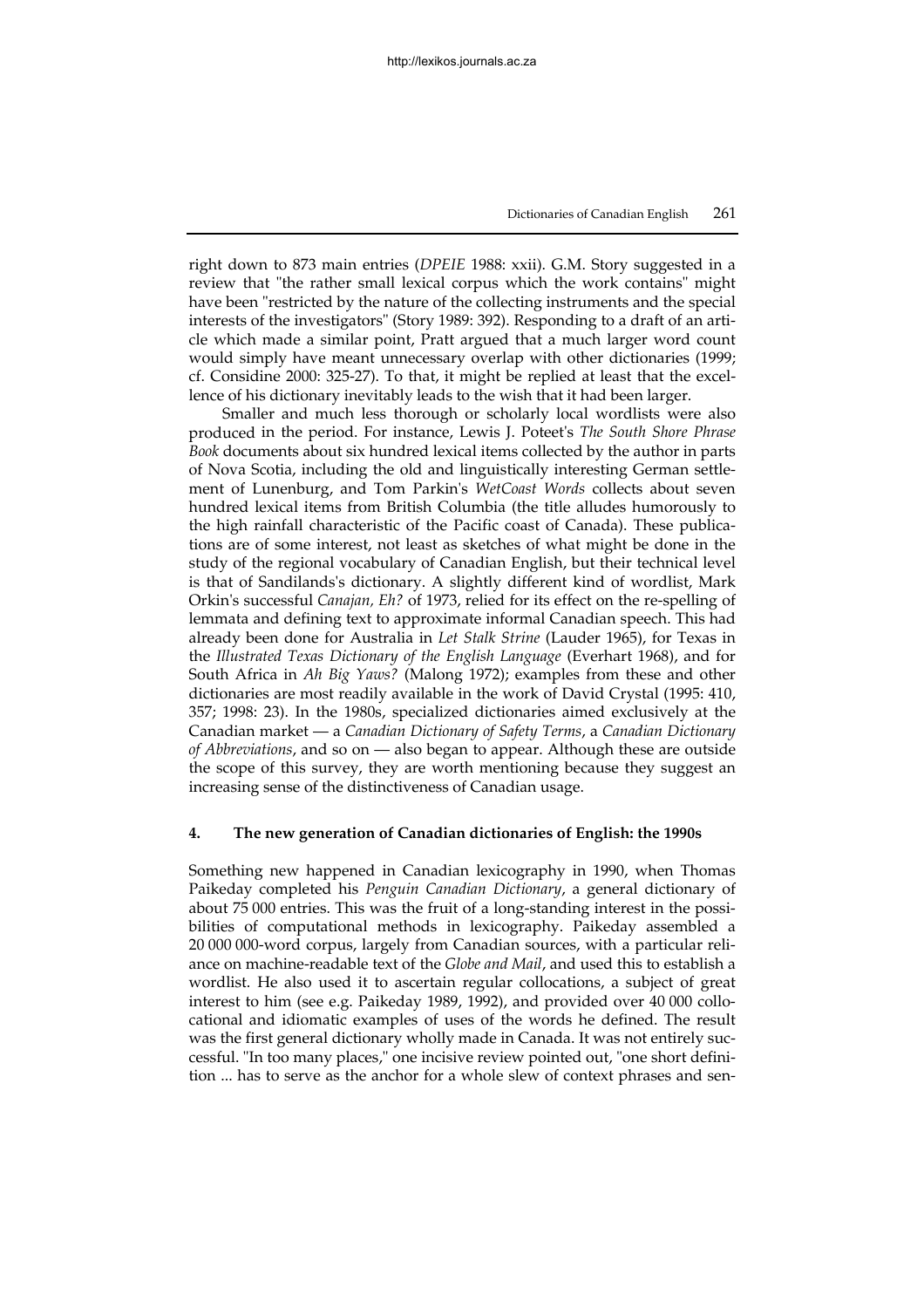tences showing clearly different meanings, with not enough information about those differences to serve the user properly"; moreover, the reviewer continued, the wordlist of the dictionary was sometimes haphazardly chosen, homographs were not differentiated, and statements about Canadian usage were sometimes questionable (*Globe and Mail* 18 August 1990: C16). All of these criticisms could no doubt be referred to Paikeday's reliance on a corpus which was too small and crudely selected to do all that he needed.

The decade which began with the *Penguin Canadian Dictionary* was marked by the vigorous, and sometimes bewildering, development of Canadian dictionaries. Gage developed a particularly elaborate range. The flagship, the *Gage Canadian Dictionary,* was revised in 1996 and again in 2000, and was released in electronic form in 1996. By 2002, it was accompanied by a concise edition (1 024 pages, 95 000 entries), and by no fewer than five graded dictionaries for younger readers, who could start with the *Gage Canadian First Book of Words* (64 pages, 600 one-word entries), move up to the *Gage Canadian Beginner's Dictionary* (128 pages, 1 200 entries) when they started reading properly, then turn to the *Gage Canadian School Dictionary* (384 pages) at the age of eight or nine, before graduating to the 800-page *Gage Canadian Junior Dictionary* a year or two later, and then to the 1 414-page *Gage Canadian Intermediate Dictionary*, which might be expected to see them through to the age of sixteen (details from Gage Learning and National Library of Canada). Trained scholars worked on these dictionaries: the principal editor of the 1996 *Gage Canadian Dictionary* had written and published a doctoral thesis on social and regional variation in Canadian English (De Wolf 1992), and its general consulting editor was Terry Pratt.

A rival to the *Gage Canadian Dictionary* appeared in 1997 as the *ITP Nelson Canadian Dictionary of the English Language*. This dictionary, almost exactly the same length as *Gage* at 1 728 pages, with an entry count of about 150 000, was an adaptation of the third edition of the *American Heritage High School Dictionary*, itself an abridgement of the *American Heritage Dictionary* which had been adapted nearly two decades earlier as the *Houghton Mifflin Canadian Dictionary*. Its treatment of Canadian English was carefully done, and it was adorned with what its editors zealously called "a toboggan-load of useful information" about Canadian geography and institutions (*ITP Nelson Canadian Dictionary* 1997: vii). It was well received, one reviewer going so far as to call it "a brave, elegant, erudite and eloquent gift to this much beleaguered nation" (*Globe and Mail* 21 December 1996: D14).

A rival to the *Gage Canadian Dictionary* and *ITP Nelson Canadian Dictionary* was published in 1998: the *Canadian Oxford Dictionary* (*COD*), very much their length at 1 728 pages and about 130 000 entries (*COD* 1998: dustcover). Its chief editor, Katherine Barber, had worked on the *Bilingual Canadian Dictionary*/*Dictionnaire canadien bilingue* project at the University of Ottawa before being recruited by Oxford University Press: a reminder of the importance of Canadian bilingualism in English-Canadian lexicography and, like Terry Pratt's work for Gage, a reminder of the contributions of universities to the making of trade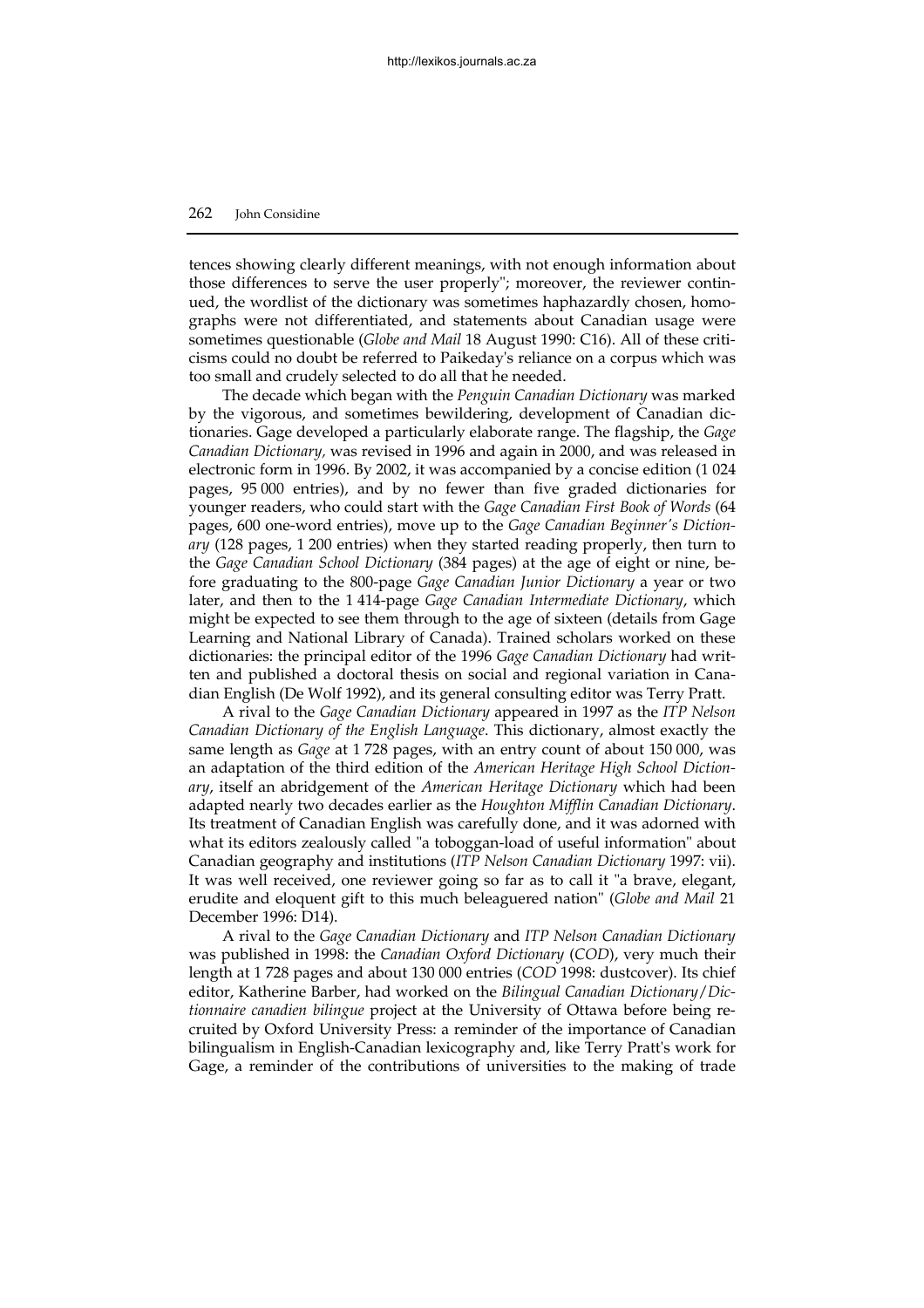dictionaries. *COD* was, perhaps surprisingly, the first major entry of Oxford University Press into the Canadian dictionary market, although it had been rumoured in the 1960s that the press was preparing "a Canadian English dictionary" (Gregg 1962: 68). It was based on a two-million-word citation database of Canadian quotations selected in the course of a substantial reading programme which drew on 20 000 000 words of Canadian text; it also drew on the *Oxford English Dictionary*'s 20 000 000-word citation database of largely non-Canadian quotations. These databases were used with greater sophistication than that on which Paikeday founded the *Penguin Canadian Dictionary*. One reason for this is that the *COD* reading programme took in a much wider range of material than Paikeday could hope to do; and a reason for that is that *COD* was produced by a full-time staff of five, with the assistance of a number of outside contributors, including several members of the main Dictionary Department of Oxford University Press in Oxford. It is no longer possible for any general dictionary of English to be produced by a single person.

Its publishers claimed as the dictionary was launched that *COD* "establishes a new authoritative standard for dictionaries in Canada" and "serves Canadians like no other dictionary" (Oxford University Press 1997), even publishing a description of it as "the new, ultimate authority" (*COD* 1998: dustcover). No dictionary is an ultimate authority on a living language, but *COD* is rich in Canadianisms and in Canadian encyclopedic information, and its coverage of contemporary world English is generally very good. In my opinion, it is at present the best general dictionary of Canadian English.

*COD* was reissued with a supplement of new words in 2001, and released on CD-ROM in 2002. It has generated several offshoots: *The Canadian Oxford Spelling Dictionary* in 1999; *The Canadian Oxford Paperback Dictionary* (this title suggests misleadingly that this abridged dictionary is the full *COD* in soft covers) in 2000; *The Canadian Oxford High School Dictionary* in 2001; *The Canadian Oxford Compact Dictionary* in 2002. A couple of these challenge Gage and other companies in the children's market: *My Very First Canadian Oxford Dictionary*, with illustrations, appeared in 2002, and *My First Canadian Oxford Dictionary*, also with illustrations, in 2003 (apparently *my very first* means "my first" in these titles and *my first* means "my second").

## **5. Lexicography in Canada in the new millennium**

Some of the most dynamic lexicographical work being done in Canada as the new millennium begins is concerned with languages other than English. The *Alberta Elders*' *Cree Dictionary*, for instance, has made a striking partnership between academic lexicography and community ownership of a language: published by the University of Alberta Press, under the general editorship of a professor at that university, Earle Waugh, it has nevertheless, as the title suggests, been shaped by native speakers of Cree. It is described in its preface as "a gift from the elders to the Cree people of Alberta", and its principal maker,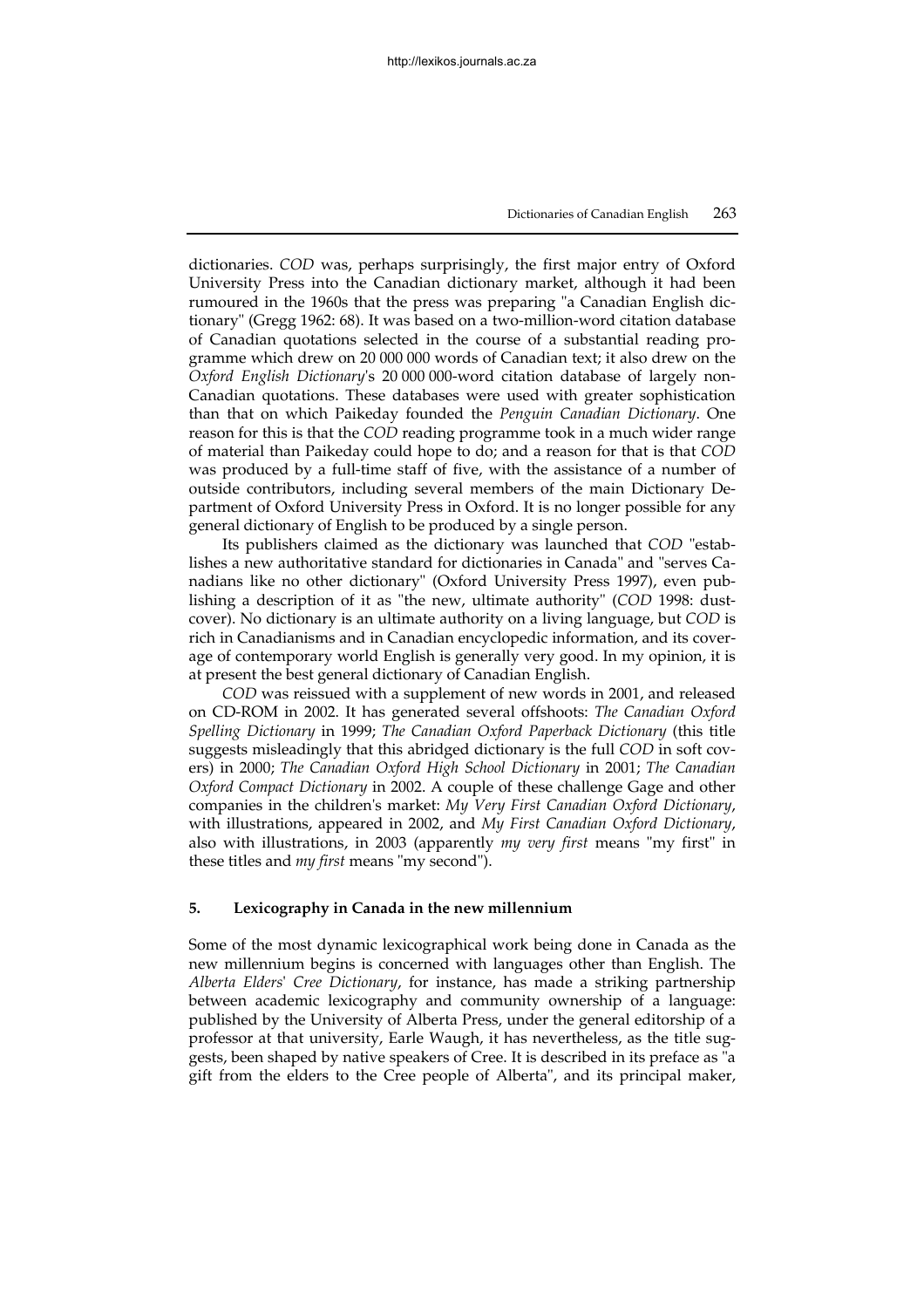George Cardinal, calls it "an honoring gift to all my great Cree ancestors" (Le-Claire and Cardinal 1998: xiii, xi). A similar sense of heritage pervades a dictionary of the distinctive variety of Low German spoken in western Canada by the ethno-religious group called Mennonites, Jack Thiessen's *Mennonitisch-Plautdeutsches Wörterbuch*/*Mennonite Low German Dictionary*, "a labour of love" which, in the spirit of *DNE* and the projects associated with it, and of *DPEIE* and the *Dictionary of Prince Edward Island Sayings*, brings a great deal of folkloric and encyclopedic material into its wordlist, "to embody a time and a culture, and a way of life that is rapidly disappearing" (Thiessen 1999: 24; cf. Considine, forthcoming). Other important dictionaries of languages other than English have recently been completed, for instance a *Canadian Dictionary of American Sign Language* (Bailey and Dolby 2002), which lists 8 700 signs within the lexicon of ASL, many of which are distinctive to Canada or even to particular regions within Canada. The dictionary even records a special sign for the most famous hockey player in recent history, Wayne Gretzky (*National Post* 10 July 2002: A1). Others are still in progress, such as the *Dictionary of Old English* being undertaken at the University of Toronto, whose editors had by the end of 2002 begun drafting entries for words beginning with the letter *I* (Holland 2003). One important dictionary of a non-Canadian variety of English which is at present in progress is that of Lise Winer of McGill University, Montréal, who has since 1980 been at work on a dictionary of the English of Trinidad (Haldane 2003).

The lexicography of modern English in Canada has changed dramatically in the last fifty years. There are still some Canadians who believe that there is no distinctive national standard for formal written English in Canada: "all Canadian dictionaries are rather useless", wrote one in an online posting; "[a]ny Canadian usages you use you obviously already know, and there is no tyranny of proper usage when it comes to the ones you don't" (Anon c2003). But generations of lexicographical work, from the pioneering *Winston Simplified Dictionary for Canada* in 1937 through the Gage dictionaries of the 1960s to their offspring and the numerous competitors of those offspring, have changed educated opinion. So, for instance, the CBC, which had been content to appeal to "an Oxford and a Webster's dictionary" in 1949, responded to a criticism in 2001 (it had transcribed *the gig is up*, meaning roughly "the party's over" as *the jig is up*, meaning roughly "the scheme's been foiled, the game's up" in an online posting) by citing the *Canadian Oxford Dictionary*, a *Webster's* dictionary, the *Oxford English Dictionary*, the *Gage Canadian Dictionary*, and the *Houghton Mifflin Canadian Dictionary* (Shewchuk 2001).

One aspect of the future of English-language lexicography in Canada is predictable: the lucrative school and university market will continue to be tapped. This may not be a matter of making highly original dictionaries: at the time of writing, the educational publisher Harcourt Canada is completing a new edition of the *Winston Canadian Dictionary*, which will be based on Thomas Paikeday's *Winston Dictionary of Canadian English, Intermediate Edition* of 1969,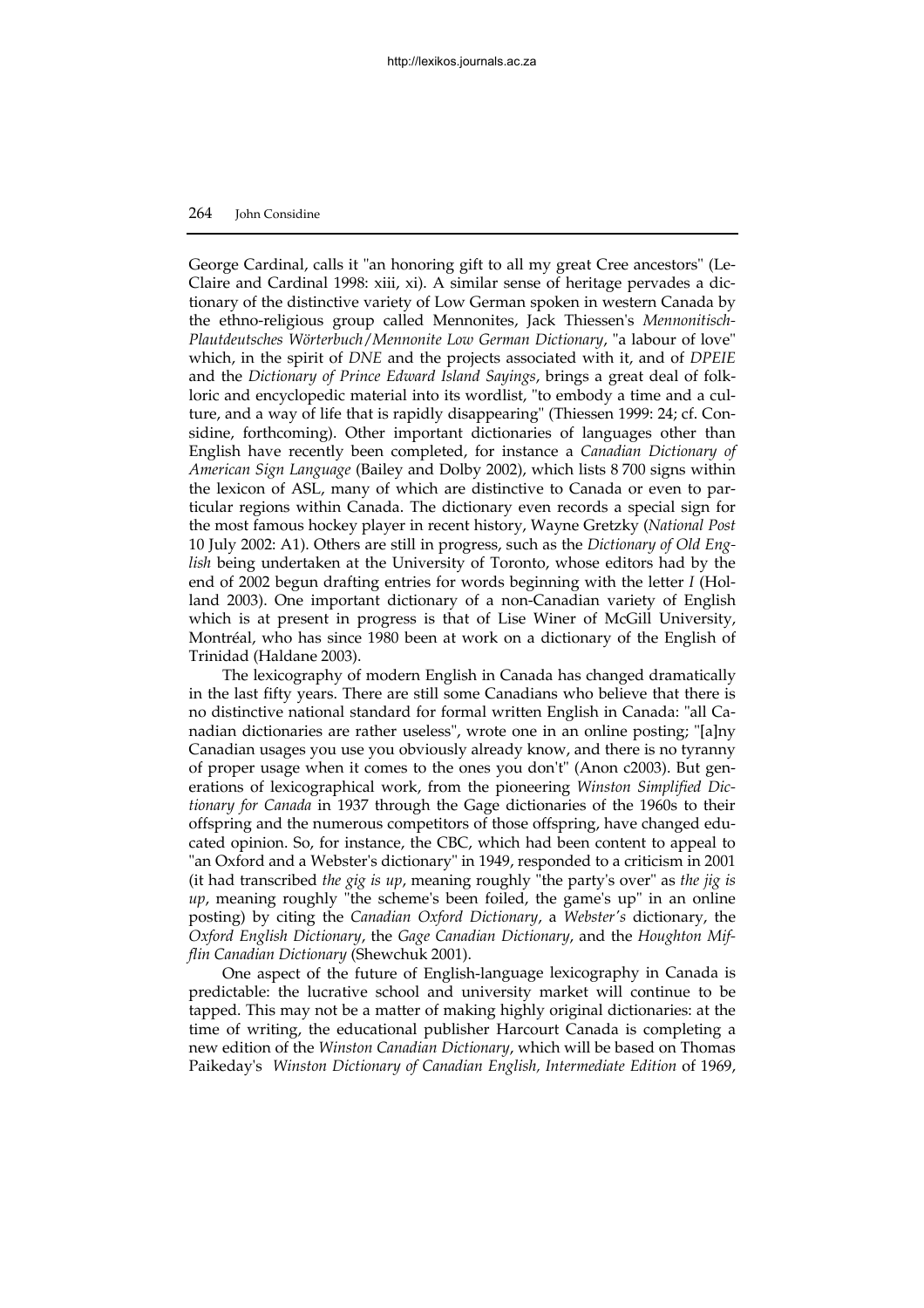which was itself, as we have seen, based on an American dictionary of 1966 (Kretchman 2003). The revision has been entrusted to a couple who trade as "Focus Strategic Communications Incorporated: Packagers for Publishers", rather than to full-time lexicographers or academics (Focus Strategic Communications 2003). Their work is unlikely to produce results superior to those achieved in twenty-five person-years by the makers of *COD*. More elaborate projects may subsume Canadian English within general American English, as does the *Microsoft Encarta College Dictionary*, which has consultants for some major varieties of English spoken outside the US (including Margery Fee of the University of British Columbia for Canada, Rajend Mesthrie for South Africa, and Eva Hertel of the Chemnitz University of Technology for East Africa), and has four Canadians, including Terry Pratt, on its College Usage Advisory Board. The lexicography of Canadian English is too important for it to be handed over to "packagers for publishers" or to publishers for the general American market. The only way for it to move forward will be to take the route pioneered by Paikeday and subsequently taken by *COD*: the best dictionaries of Canadian English will make increasing use of carefully constructed databases rich in Canadian and worldwide material in English, and they will be made by the full-time staff of publishers' dedicated dictionary departments, conceivably in partnership with universities or the federal government.

The academic lexicography of Canadian English is clearly capable of being developed in two respects. The first is the making of regional dictionaries like *DNE* and *DPEIE*, and at a similar scholarly level to these two. Such dictionaries could in theory be compiled for each of the maritime provinces, namely Nova Scotia and New Brunswick, for the three prairie provinces as a single unit of inquiry, for the far north of Canada, and for British Columbia. The second is, in effect, the finishing of the great unfinished Canadian dictionary: the *Dictionary of Canadian English on Historical Principles*. The *Dictionary of Canadianisms* was never intended to be, as it has *de facto* become, the sole historical record of Canadian English, and the *Australian National Dictionary* and the *Dictionary of South African English on Historical Principles* show that the age of the making of major historical dictionaries is not yet past. There is an important respect in which Canada is, at the beginning of the twenty-first century, lagging behind Australia and South Africa in the documentation of its own variety of English, just as it was at the beginning of the twentieth.

#### **References**

- Anon "from Vancouver, Canajah" [online]. c2003. Available: <http://www.amazon.ca>, listing for *Funk & Wagnalls Canadian School Dictionary* [viewed May 23, 2003].
- **Avis, Walter S. and A.M. Kinloch.** 1978. *Writings on Canadian English 1792–1975: An Annotated Bibliography.* Toronto: Fitzhenry and Whiteside.
- **Bailey, Carol Sue and Kathy Dolby (Eds.).** 2002. *Canadian Dictionary of American Sign Language*. Edmonton: University of Alberta Press.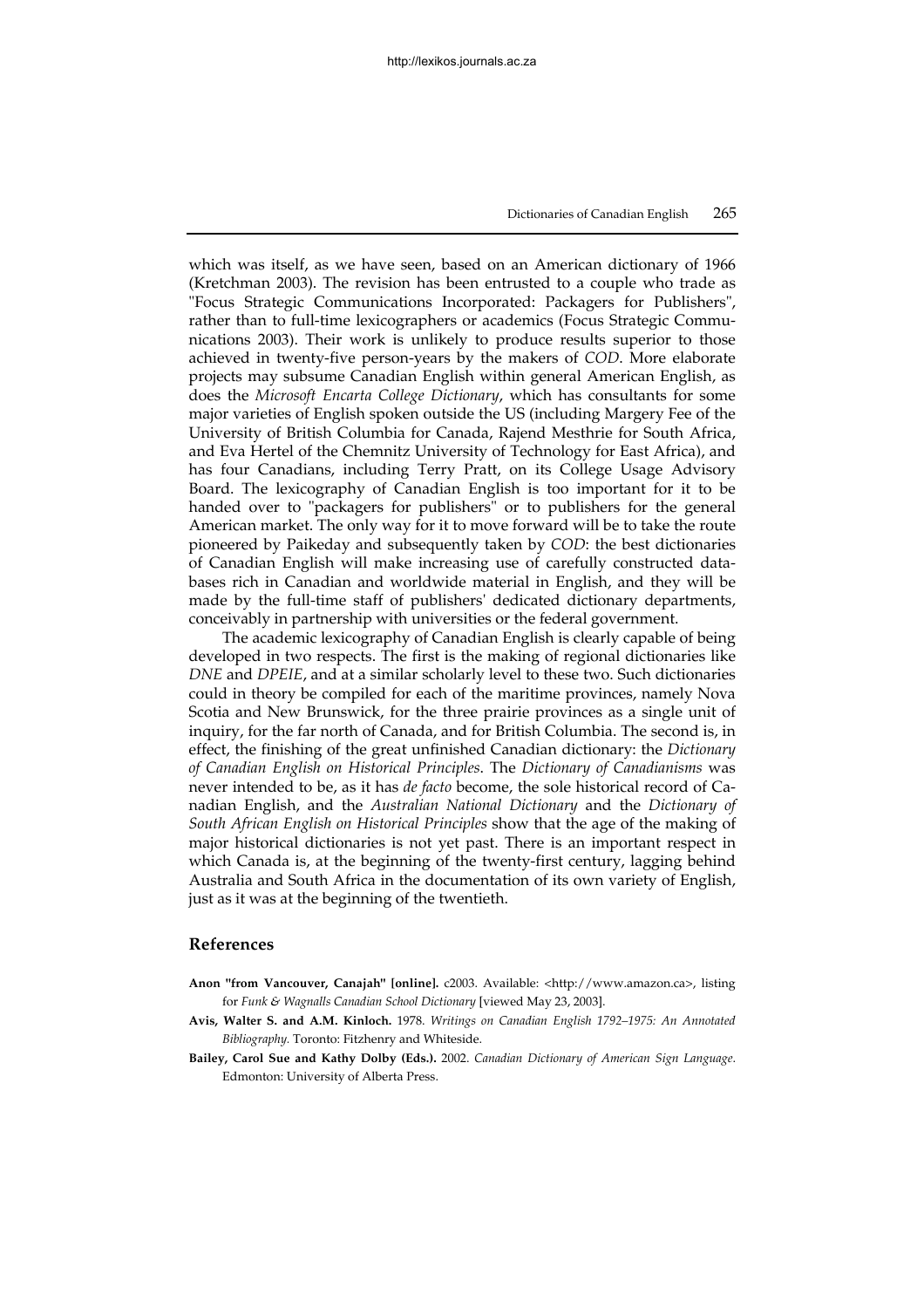- **Bassler, Gerhard P.** 1991. *The German Canadian Mosaic Today and Yesterday*. Ottawa: German–Canadian Congress.
- **Bélisle, Louis-Alexandre.** 1954–57. *Dictionnaire général de la langue française au Canada.* Québec: Bélisle.
- A Brief Glossary of Canadian Expressions Collected by An Enquiring Englishman. 1889/1980–. *St. John's Church Parish Notes*: 39-40. St. John, NB: J. and A. McMillan for St. John's Church. *CIHM*/*ICMH Microfiche Series* fiche 93580. Ottawa: Canadian Institute for Historical Microreproductions.
- **British Columbia Archival Union List [online].** 2003. Available: <http://mayne.aabc.bc.ca> [viewed May 28, 2003].
- *Canadian Dictionary*/*Dictionnaire canadien*. 1962. Vinay, Jean-Paul, Pierre Daviault, and Henry Alexander (Eds.). Toronto: McClelland and Stewart.
- *Canadian Dictionary of Abbreviations*. 1994. Dobroslavic, Thérèse and Gail Edwards (Eds.). Previous edition published as *Abbreviations: A Canadian Handbook*. Toronto: ECW Press.
- *Canadian Dictionary of Safety Terms*. 1987. Ottawa: LARR Enterprises and RAM Consulting.
- **Canadian International Trade Tribunal.** 1989. Appeal 3003: Bowne of Canada, Inc., v. the Minister of National Revenue [online]. Available: <http://www.citt-tcce.gc.ca/appeals/decision/ apin89\_e.asp#89> [viewed May 28, 2003].
- **Cartier, Jacques.** 1534/1986. *Relations*. Michel Bideaux (Ed.). Bibliothèque du Nouveau Monde. Montréal: Presses de l'Université de Montréal.
- **Cartwright, George.** 1792. *A Journal of Transactions and Events, During a Residence of Nearly Sixteen Years on the Coast of Labrador; Containing Many Interesting Particulars, Both of the Country and its Inhabitants, Not Hitherto Known*. 3 vols. Newark, UK: Allid and Ridge.
- **Chambers, J.K.** 1993. 'Lawless and Vulgar Innovation': Victorian Views of Canadian English. Clarke, Sandra (Ed.). 1993. *Focus on Canada*: 1-26. Amsterdam/Philadelphia: John Benjamins.
- **Clapin, Sylva.** 1913. *Ne pas dire, mais dire: inventaire de nos fautes les plus usuelles contre le bon langage*. Worcester, Mass.: J.A. Jacques.
- **Clapin, Sylva (Ed.).** 1894. *Dictionnaire canadien-français ou lexique-glossaire des mots, expressions et locutions ne se trouvant pas dans les dictionnaires courants et dont l'usage appartient surtout aux Canadiens-français*. Montréal: C. O. Beauchemin et fils.
- **Clapin, Sylva (Ed.).** 1902. *A New Dictionary of Americanisms, Being a Glossary of Words Supposed to be Peculiar to the United States and the Dominion of Canada*. New York: L. Weiss.
- **Clapin, Sylva (Ed.).** 1905. *Nugent's Up-To-Date English–French and French–English Dictionary According to the Best Authorities, and Containing All the Words Generally Used in Both Languages/ Nugent — Nouveau dictionnaire Français–Anglais et Anglais–Français rédigé d'après les meilleures autorités, et contenant tous les mots généralement en usage dans les deux langues*. Montréal: Librairie Beauchemin.
- *COD* (*Canadian Oxford Dictionary*). 1998. Barber, Katherine (Ed.). Toronto: Oxford University Press.
- *Concise Dictionary of Canadianisms*. 1973. Abridgement of *DC*. Toronto: Gage Educational Publishing.
- **Considine, John.** 2000. Fourteen Words for Moose: Cultural and Intercultural Contexts of Four Canadian Dictionaries, 1977–1998. Antor, H. and K. Stierstorfer (Eds.). 2000. *English Literatures in International Contexts*: 317-331. Anglistische Forschungen 283. Heidelberg: Carl Winter Universitätsverlag.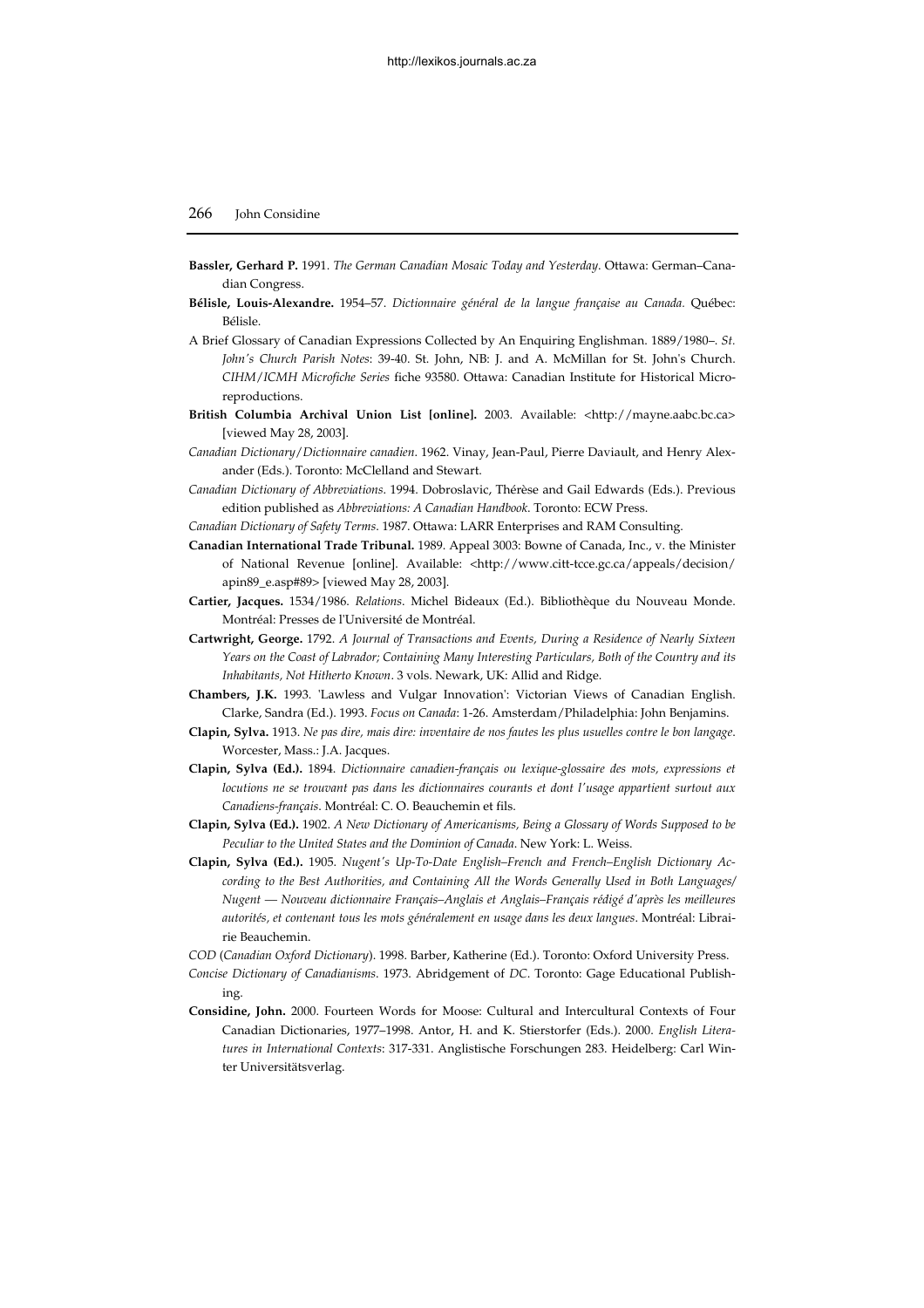- **Considine, John.** Forthcoming. Dialectology, Storytelling, and Memory: Jack Thiessen's Mennonite Dictionaries. Antor, H., S.M. Brown, J.P. Considine, and K. Stierstorfer (Eds.). *Refractions of Germany in Canadian Literature and Culture*. Berlin/New York: De Gruyter.
- **Crystal, David.** 1995. *Cambridge Encyclopedia of the English Language*. Cambridge: Cambridge University Press.

**Crystal, David.** 1998. *Language Play*. Harmondsworth, UK: Penguin.

- *DC* (*A Dictionary of Canadianisms on Historical Principles*). 1967. Avis, Walter S. (Ed.). Charles Crate, Patrick Drysdale, Douglas Leechman, and Matthew H. Scargill (Ed. board). Charles J. Lovell (Ed. until 1960). Toronto: W.J. Gage.
- **De Wolf, Gaelan Dodds.** 1992. *Social and Regional Factors in Canadian English: A Study of Phonological Variables and Grammatical Items in Ottawa and Vancouver*. Toronto: Canadian Scholars' Press.
- *DNE* (*Dictionary of Newfoundland English*). 19821. Story, G.M., W.J. Kirwin, and J.D.A. Widdowson (Eds.). Toronto: University of Toronto Press.
- *DNE* (*Dictionary of Newfoundland English*). 19892. Story, G.M., W.J. Kirwin, and J.D.A. Widdowson (Eds.). Toronto: University of Toronto Press.
- *DNE* (*Dictionary of Newfoundland English*) [online]. 19992. Story, G.M., W.J. Kirwin, and J.D.A. Widdowson (Eds.). Available: <http://www.heritage.nf.ca/dictionary/> [viewed May 30, 2003].
- *DPEIE* (*Dictionary of Prince Edward Island English*). 1988. Pratt, T.K. (Ed.). Toronto: University of Toronto Press.
- **Dulong, Gaston.** 1966. *Bibliographie linguistique du Canada français*. Québec: Les Presses de l'Université Laval/Paris: Librairie C. Klincksieck.
- **Dzwonkoski, David.** 1986. Holt, Rinehart and Winston. Dzwonkoski, Peter (Ed.). 1986. *American Literary Publishing Houses, 1900–1980: Trade and Paperback:* 190-91. Dictionary of Literary Biography 46. Detroit: Gale Research.
- **Everhart, Jim.** 1968. *The Illustrated Texas Dictionary of the English Language*. Houston: Creative Books.
- *Federal Court Reports*. 1994. Canada v. Seaboard Lumber Sales Co. [online]. Available: <http:// reports.fja.gc.ca/fc/1994/pub/v3/1994fca0256.html> [viewed May 28, 2003].
- Focus Strategic Communications [online]. 2003. Available: <http://www.focussc.com/packpub. html> [viewed May 29, 2003].
- *Funk and Wagnalls Standard College Dictionary: Canadian Edition.* 19631. Toronto: Longmans Canada.
- *Funk and Wagnalls Standard College Dictionary: Canadian Edition.* 19732. Toronto: Fitzhenry and Whiteside.
- *Gage Canadian Dictionary*. 19966. De Wolf, Gaelan Dodds (Ed.). Toronto: Gage Educational Publishing.
- *Gage Canadian Dictionary*. 20007. De Wolf, Gaelan Dodds (Ed.). Vancouver/Toronto: Gage Educational Publishing.
- Gage Learning [online]. 2003. Available: <http://www.gagelearning.com> [viewed May 28, 2003].
- **Geikie, A. Constable.** 1857/1980–. Canadian English. *Canadian Journal of Science, Literature, and History* 2(11): 344-55. *CIHM/ICMH Microfiche Series* fiche P05122-077308. Ottawa: Canadian Institute for Historical Microreproductions.
- **Goddard, Ives.** 1996. The Description of the Native Languages of North America before Boas. Goddard, Ives (Ed.). 1996. *Handbook of North American Indians vol. 17: Languages*: 17-42. Washington, DC: Smithsonian Institution.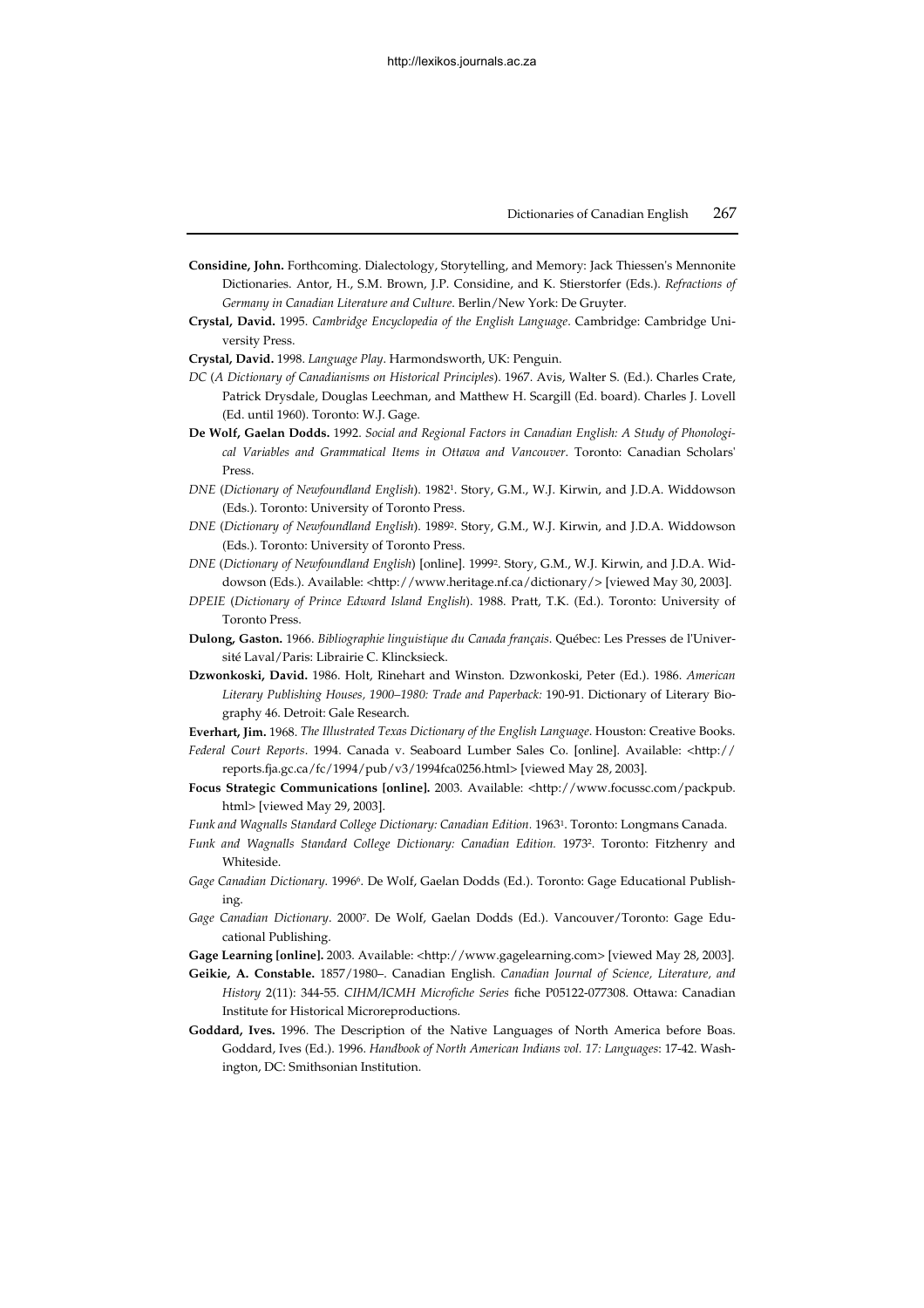- **Gregg, R. J.** 1962. Canadian Lexicography [review of *The Canadian Dictionary*/*Dictionnaire canadien*]. *Canadian Literature* 14: 68-71.
- **Haldane, Maeve.** 2003. Compiling Creole in the Caribbean. *McGill Reporter* 35(16) [online]. Available: <http://www.mcgill.ca/reporter/16/winer/> [viewed May 29, 2003].
- **Halford, Peter W. (Ed.).** 1994. *Le français des Canadiens à la veille de la Conquête: Témoignage du père Pierre Philippe Potier, s.j.*. Collection Amérique Française 2. Ottawa: University of Ottawa Press.
- *Hansard* [Nova Scotia]. 2001. Debate in the fifty-eighth general assembly of the Legislature of Nova Scotia, May 11 [online]. Available: <http://www.gov.ns.ca/legislature/hansard/han58-2/ h01may11.htm> [viewed May 28, 2003].
- **Hewson, John.** 1978. *Beothuk Vocabularies: A Comparative Study*. Technical Papers of the Newfoundland Museum 2. St John's: Newfoundland Museum.
- **Holland, Joan.** 2003. *Dictionary of Old English: 2002 Progress Report* [online]. Available: <http:// www.doe.utoronto.ca/Progress2002-web.pdf> [viewed June 3, 2003].
- *Houghton Mifflin Canadian Dictionary of the English Language*. 1980. Morris, William (Ed.). Markham, ON: Houghton Mifflin Canada.
- *ITP Nelson Canadian Dictionary of the English Language*. 1997. Scarborough, ON: ITP Nelson.
- **Kirwin, W.J.** 1975. Selecting and Presenting the Lexicon. *Regional Language Studies* 6: 5-9.
- **Kirwin, W.J. and G.M. Story.** 1986. The Etymology of High Liner: Problems of Inclusion in the Dictionary of Newfoundland English. *American Speech* 61(3): 281-284.
- **Kister, Kenneth F.** 1977. *Dictionary Buying Guide: A Consumer Guide to General English-language Wordbooks in Print*. New York: R.R. Bowker.
- **Kretchman, Julie (Editorial Director, Harcourt Canada).** 2003. Personal communication, May 28.
- **Landau, Sidney I.** 1984/1989. *Dictionaries: The Art and Craft of Lexicography*. New York: Charles Scribner's Sons. Reprinted Cambridge: Cambridge University Press.
- **Lauder, Afferbeck [i.e. Alistair Morrison].** 1965. *Let Stalk Strine*. Sydney: Ure Smith.
- **LeClaire, Nancy and George Cardinal.** *Alberta Elders' Cree Dictionary*/*alperta ohci kehtehayak nehiyaw otwestamâkewasinahikan*. Waugh, Earle (Ed.). Edmonton: University of Alberta Press/Duval House.
- **Lovell, Charles J.** 1955a. Lexicographic Challenges of Canadian English. *Journal of the Canadian Linguistic Association* 1(1): 2-5.
- **Lovell, Charles J.** 1955b. Whys and Hows of Collecting for the Dictionary of Canadian English I: Scope and Source Material. *Journal of the Canadian Linguistic Association* 1(2): 3-8.
- **Lovell, Charles J.** 1956. Whys and Hows of Collecting for the Dictionary of Canadian English II: Excerption of Quotations. *Journal of the Canadian Linguistic Association* 2(1): 23-32.
- **Malong, Rawbone [i.e. Robin Malan].** 1972. *Ah Big Yaws? A Guard to Sow Theffricun Innglissh*. Cape Town: David Philip.
- **McConnell, Ruth E.** 1978. *Our Own Voice: Canadian English and How it Came to Be*. Toronto: W.J. Gage.
- **Memorial University.** 2003. English Language Research Centre [online]. Available: <http://www. mun.ca/english/elrc.html> [viewed June 3, 2003].

*Microsoft Encarta College Dictionary*. 2001. New York: St Martin's Press.

**Moreton, Julian.** 1863. *Life and Work in Newfoundland: Reminiscences of Thirteen Years Spent There*. London: Rivingtons.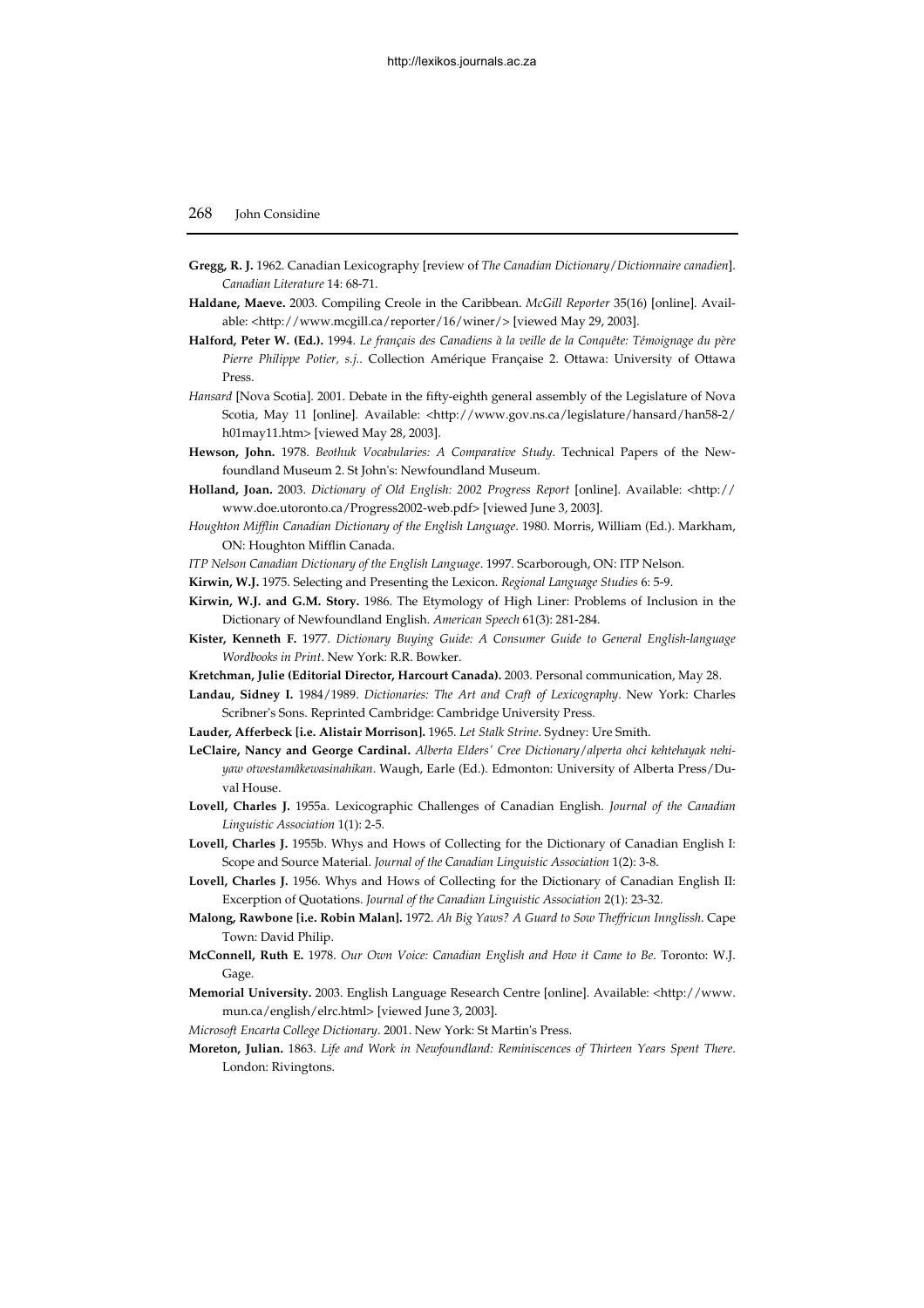- National Library of Canada. 2003. *Amicus Web* [online]. Available: <http://www.nlc-bnc.ca> [viewed May 28, 2003].
- **Orkin, Mark M.** 19731. *Canajan, Eh?* Don Mills, ON: General Publishing.
- **Orkin, Mark M.** 19973. *Canajan, Eh?* Toronto: Stoddart.
- **Oxford University Press.** 1997. *The Canadian Oxford Dictionary: The Foremost Authority on Current Canadian English* [advertising brochure]. Toronto: Oxford University Press.
- **Paikeday, Thomas M.** 1989. Revolutionizing Dictionaries [review of Morton Benson, Evelyn Benson, and Robert Ilson, *The BBI Combinatory Dictionary of English: A Guide to Word Combinations*]. *American Speech* 64(4): 354-362.
- **Paikeday, Thomas M.** 1992. O Corpora! *Lexicographica* 8: 307-317.
- *Penguin Canadian Dictionary*. 1990. Paikeday, Thomas M. (Ed.). Markham, ON: Penguin Books.
- **Parkin, Tom.** 1989. *WetCoast Words: A Dictionary of British Columbia Words and Phrases.* Victoria, BC: Orca.
- **Poteet, Lewis J.** 1983. *The South Shore Phrase Book.* Hantsport, NS: Lancelot Press.
- **Pratt, Terry and Scott Burke (Eds.).** 1998. *Prince Edward Island Sayings*. Toronto: University of Toronto Press.
- **Pratt, Terry.** 1999. Personal communication, September 27.
- **Rudnyckj, J.B.** 1962–1. *An Etymological Dictionary of the Ukrainian Language*. 22 fascicles. Winnipeg: Ukrainian Free Academy of Sciences.
- **Rudnyckj, J.B.** 1966–2. *An Etymological Dictionary of the Ukrainian Language*. 10 fascicles. Winnipeg: Ukrainian Free Academy of Sciences.
- **Sandilands, John.** 19121/1976–. *Western Canadian Dictionary and Phrase-book: Explaining in Plain English for the Special Benefit of Newcomers the Meaning of the Most Common Canadianisms and Colloquialisms*. Winnipeg: printed for the editor. *Peel Bibliography on Microfiche* fiche 2342. Ottawa: National Library of Canada.
- **Sandilands, John.** 19132/1975. *Western Canadian Dictionary and Phrase-book: Things a Newcomer Wants to Know.* Winnipeg: printed for the editor. John Orrell (Ed.). Facsimile reprint. Edmonton: University of Alberta Press.
- **Scargill, M.H.** 1958. Canadian Dictionary Projects II: Canadian English. *Journal des traducteurs* 3(3): 114-121.
- **Scargill, M.H.** 1967. Preface. Avis, Walter S. (Ed.). 1967. *A Dictionary of Canadianisms on Historical Principles*: vi-vii. Toronto: W.J. Gage.
- **Seary, E.R.** 1971. *Place Names of the Avalon Peninsula of the Island of Newfoundland*. Toronto: University of Toronto Press for Memorial University of Newfoundland.
- **Seary, E.R.** 1977. *Family Names of the Island of Newfoundland*. With Sheila M. P. Lynch. St John's: Memorial University of Newfoundland.
- **Shewchuk, Blair.** 2001. Gigs, Jigs, and Jibes [online]. Available: <http://www.cbc.ca/news/ indepth/words/gigjig.html> [viewed May 27, 2003].
- **Société du parler français au Canada.** 1930. *Glossaire du parler français au Canada*. Québec: L'Action Sociale.
- **Story, G.M.** 1956. *A Newfoundland Dialect Dictionary: A Survey of the Problems*. St John's: Memorial University of Newfoundland.
- **Story, G.M.** 1957. Research in the Language and Place-Names of Newfoundland. *Journal of the Canadian Linguistic Association* 3(2): 47-55.